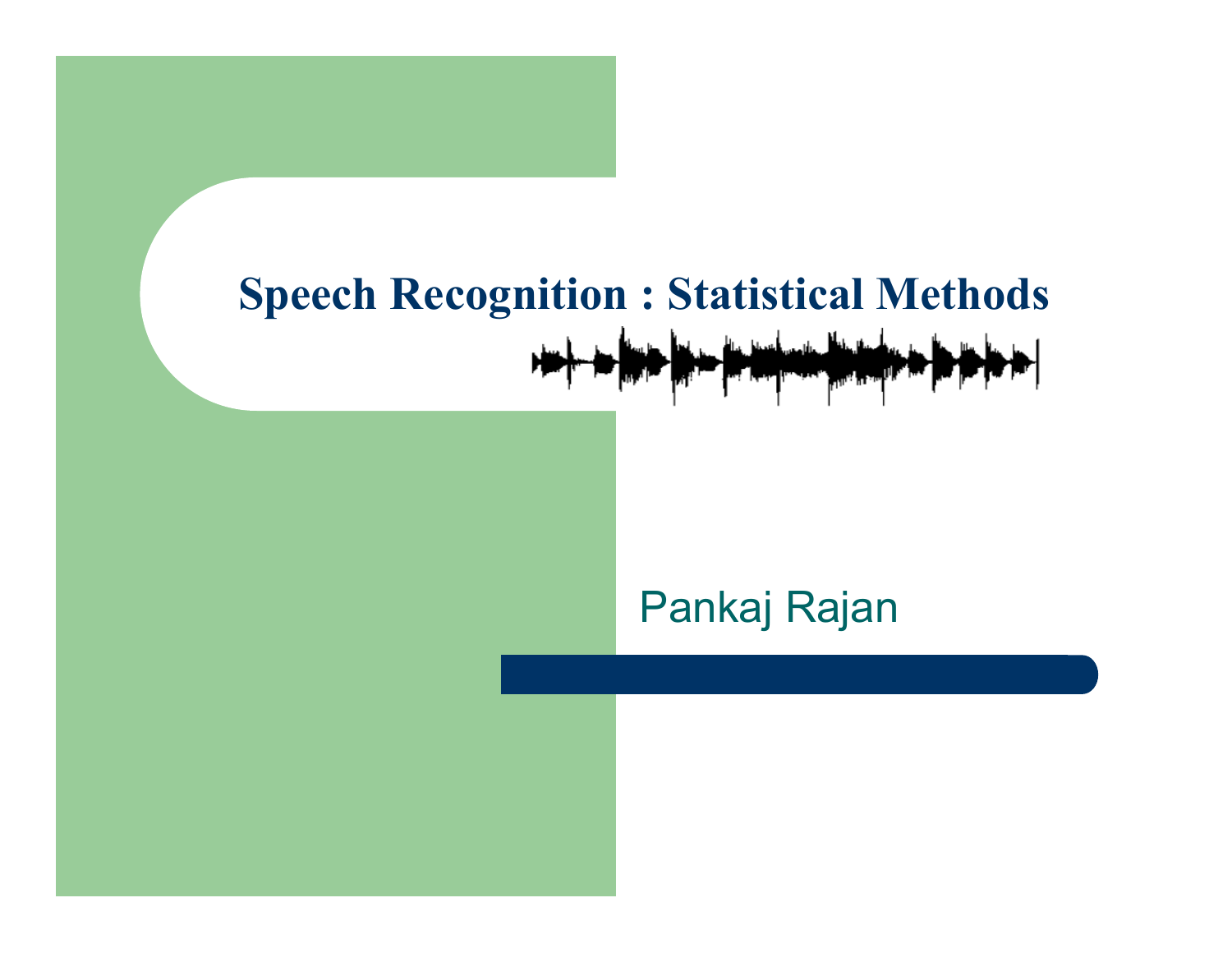### **Agenda**

- Motivation.
- **•** Introduction
- Automatic Speech Recognition
- **Summary and Discussion.**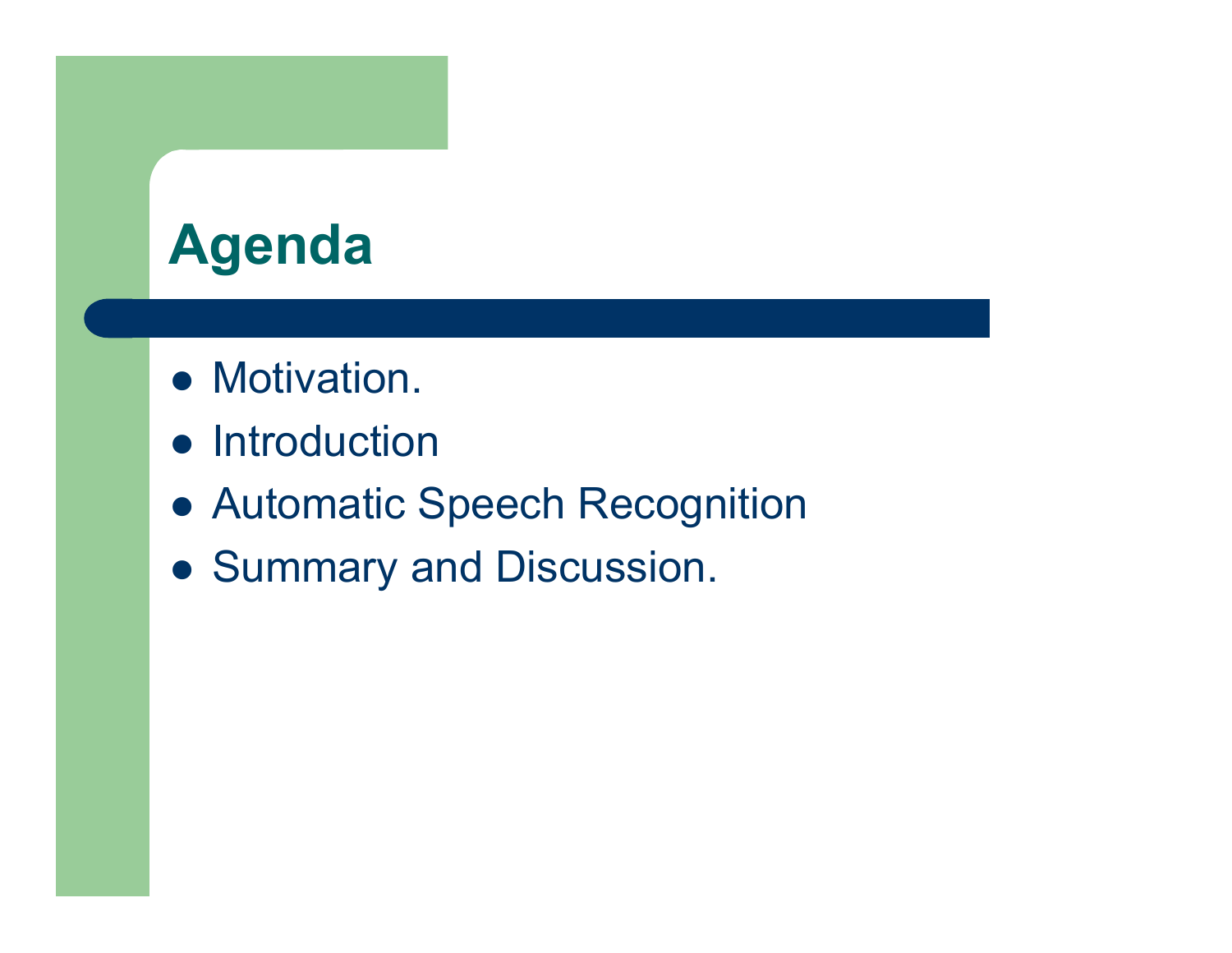#### **Introduction**

#### **• Human Speech Dialog**

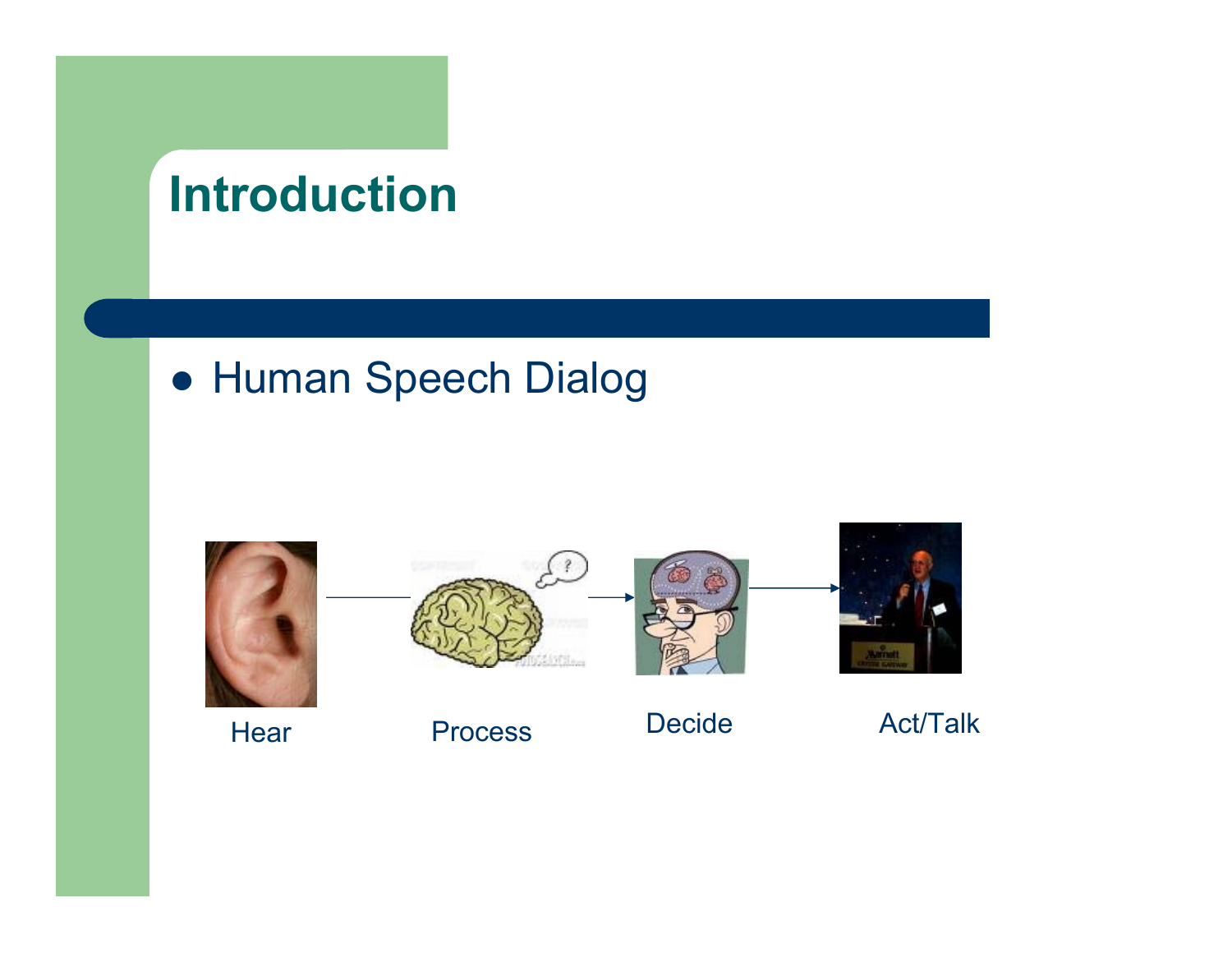### **Dialog With a Machine**

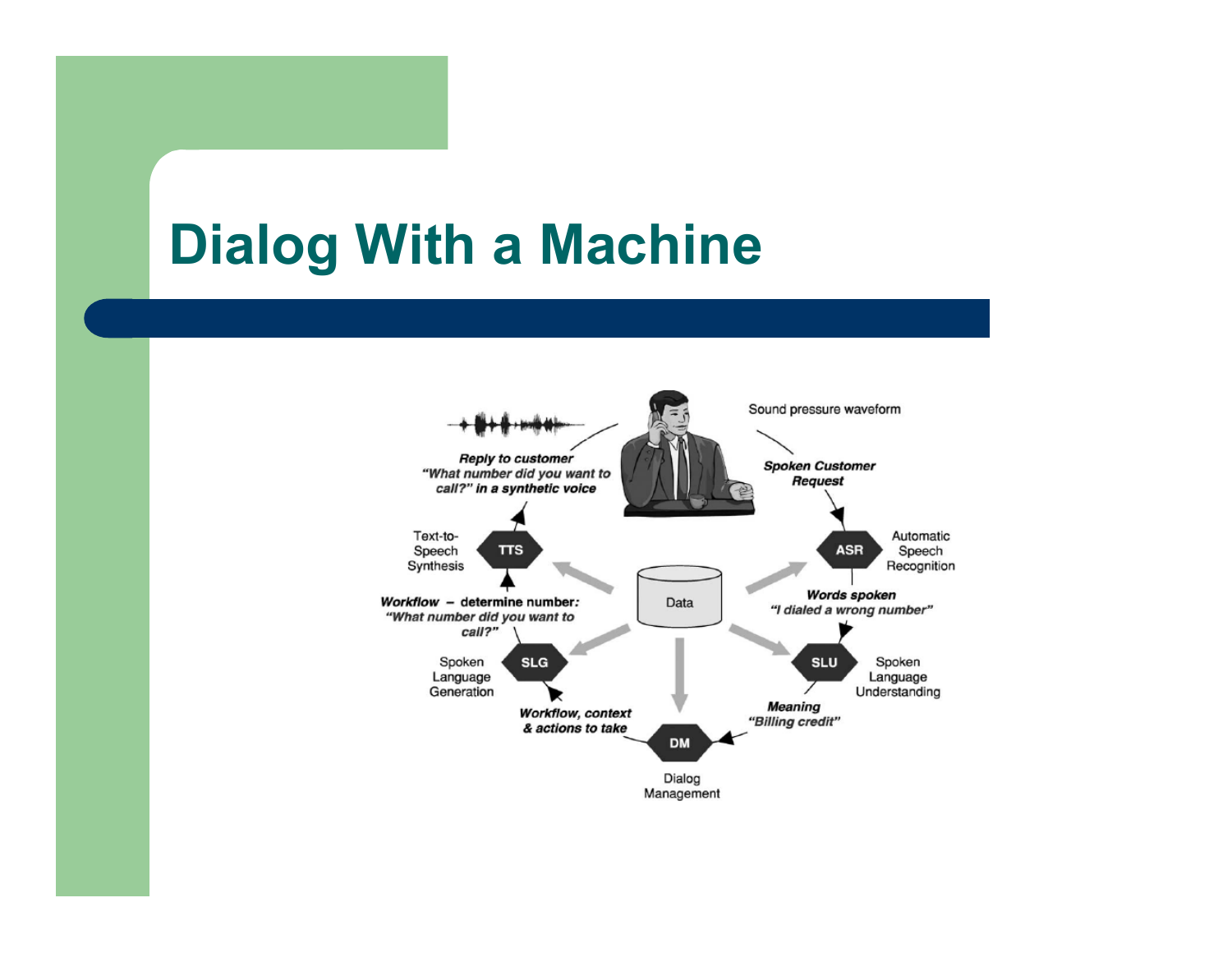## **What is ASR ?**

• The process of recognizing the words in the speech is called *Automatic Speech Recognition or ASR*.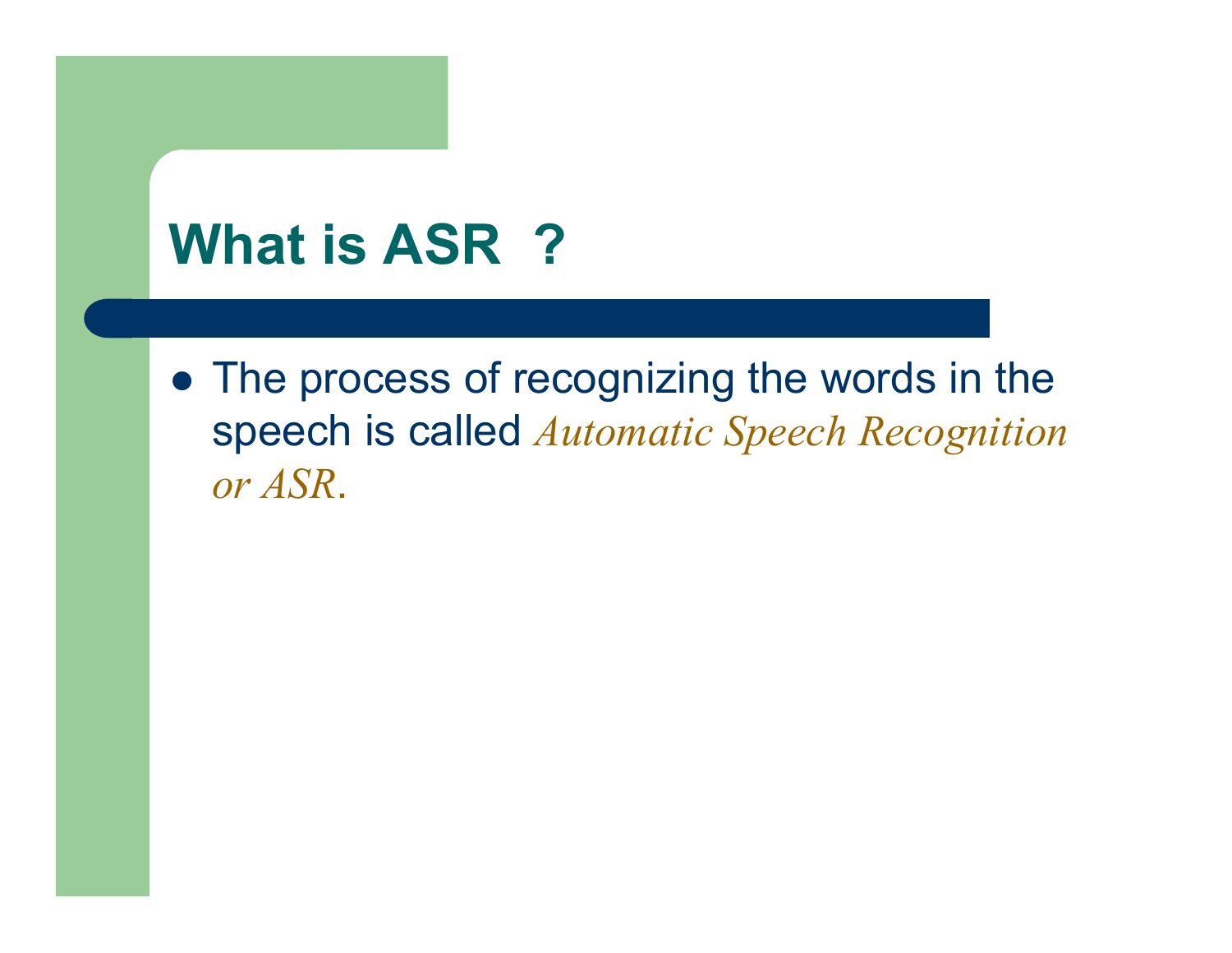### **How it works?**

- $\bullet$  ASR attempts to decode speech into best estimate of sentences using two steps:
- 1. Convert the Speech signal into Spectral feature vectors, which are usually measured in the span of 10  $MS.$
- 2. Use syntactic decoder to generate every possible valid sentence , and select the best sentence .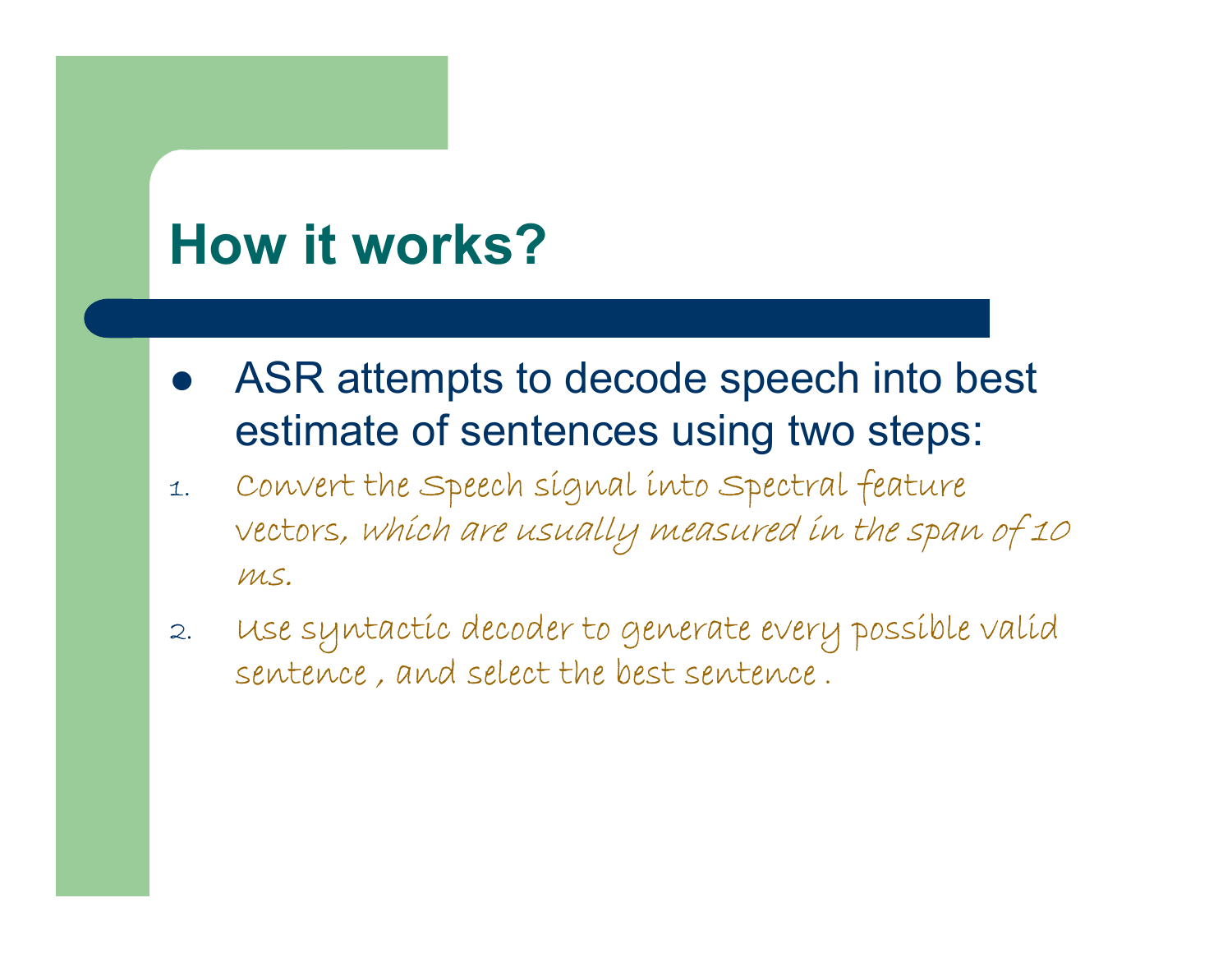#### Step -1 Deriving the Features

• MFCC are chosen :

Reason: They match certain characteristics of human perception.

- Feature vector:
	- $\bullet$  13 MFCC.



- z 13 MFCC First derivatives.
- 13 MFCC second derivatives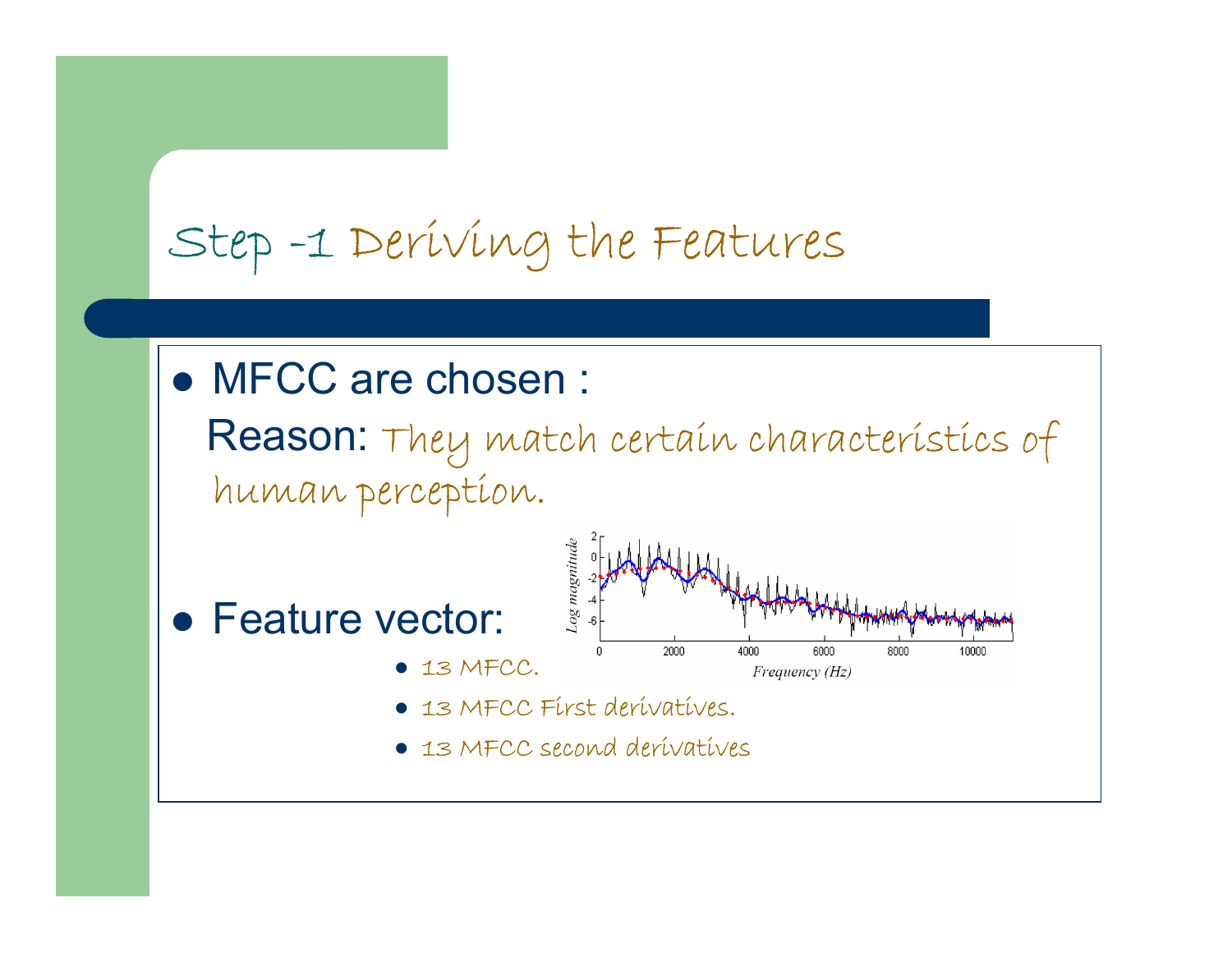Step-2 – Selection of the best sentence

• Mathematically: It can be presented as a MAP estimation problem.

$$
W_{\max} = \arg\max_{w} P(W \mid X)
$$

Where *W* is the word string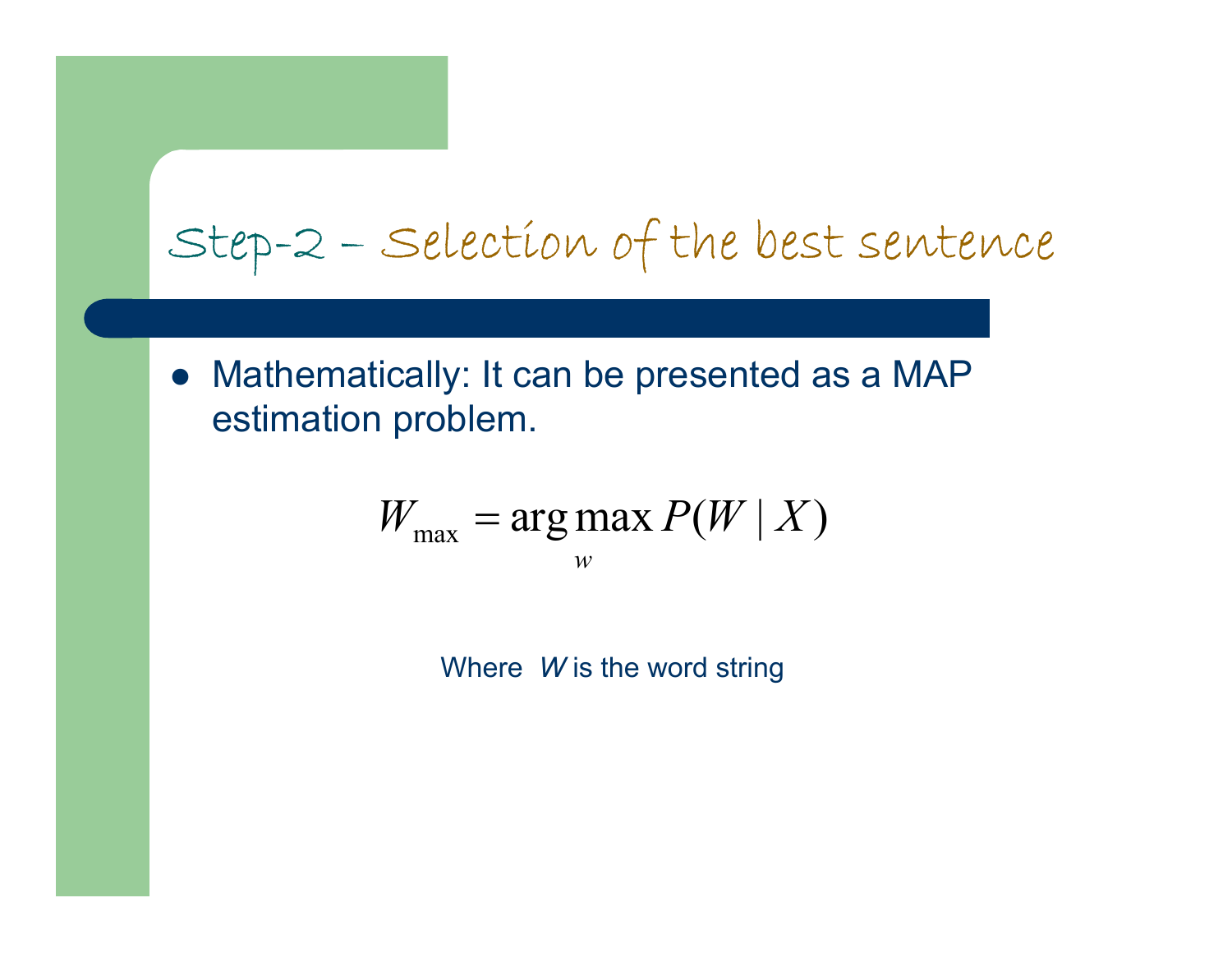#### • Since by Baye's Rule

$$
P(W \mid X) = \frac{P(X \mid W)P(W)}{P(X)}
$$

Since P(X) doesn't depend on W :

$$
W_{\max} = \arg \max_{w} P(W \mid X) \longrightarrow W_{\max} = \arg \max_{w} \underbrace{P(X \mid W)P(W)}_{\text{Acoustic Model}}
$$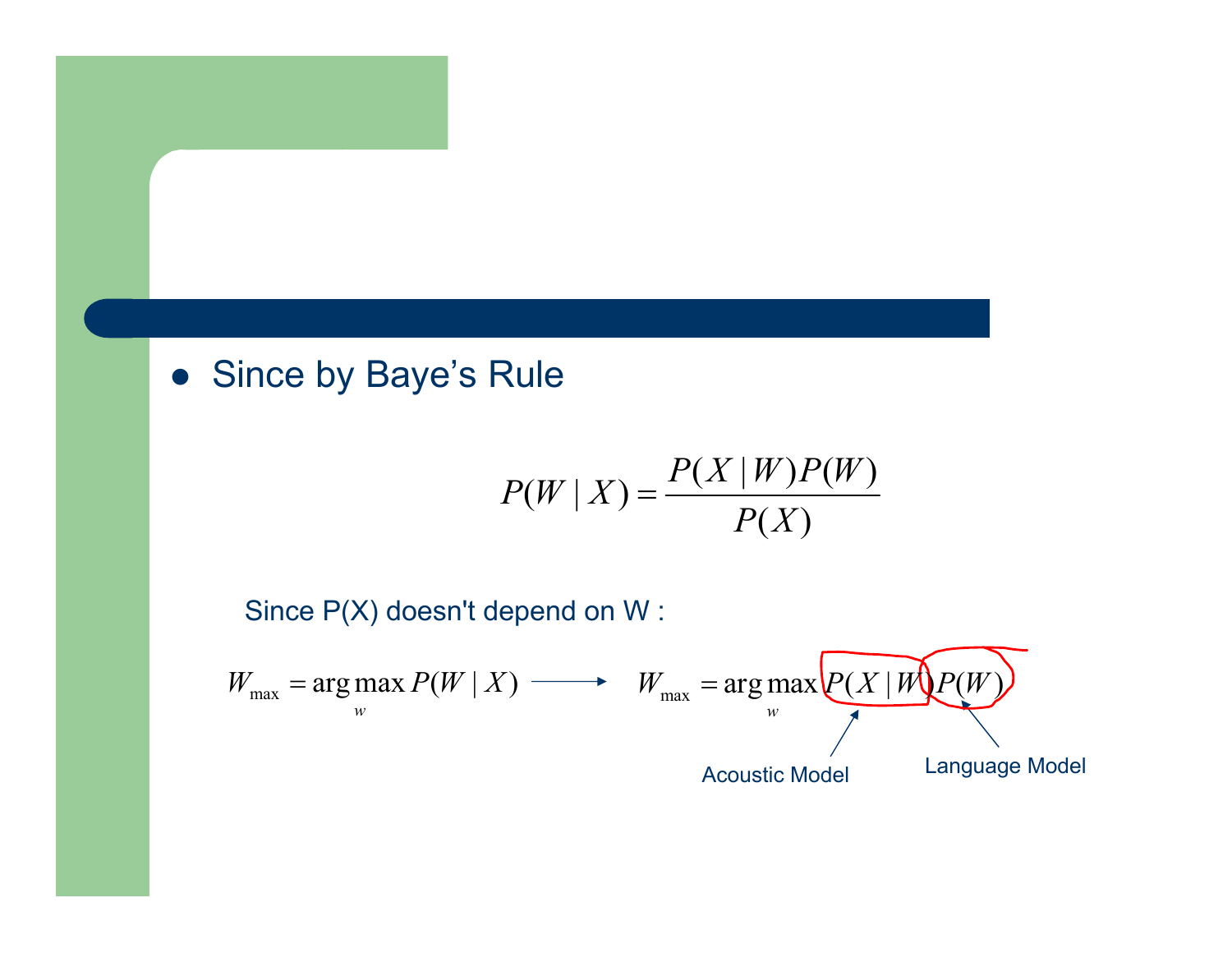#### **Acoustic Modeling:** Probability Measures

- Acoustic modeling uses probability measures to characterize sound realization using statistical models.
- Statistical Model called HMM is used for the solution. HMM- Hidden Markov Models.
- HMM model the spectral variability of each of he basic sounds using Gaussian distribution which is align with the speech training set and iteratively updated and improved until alignment is achieved.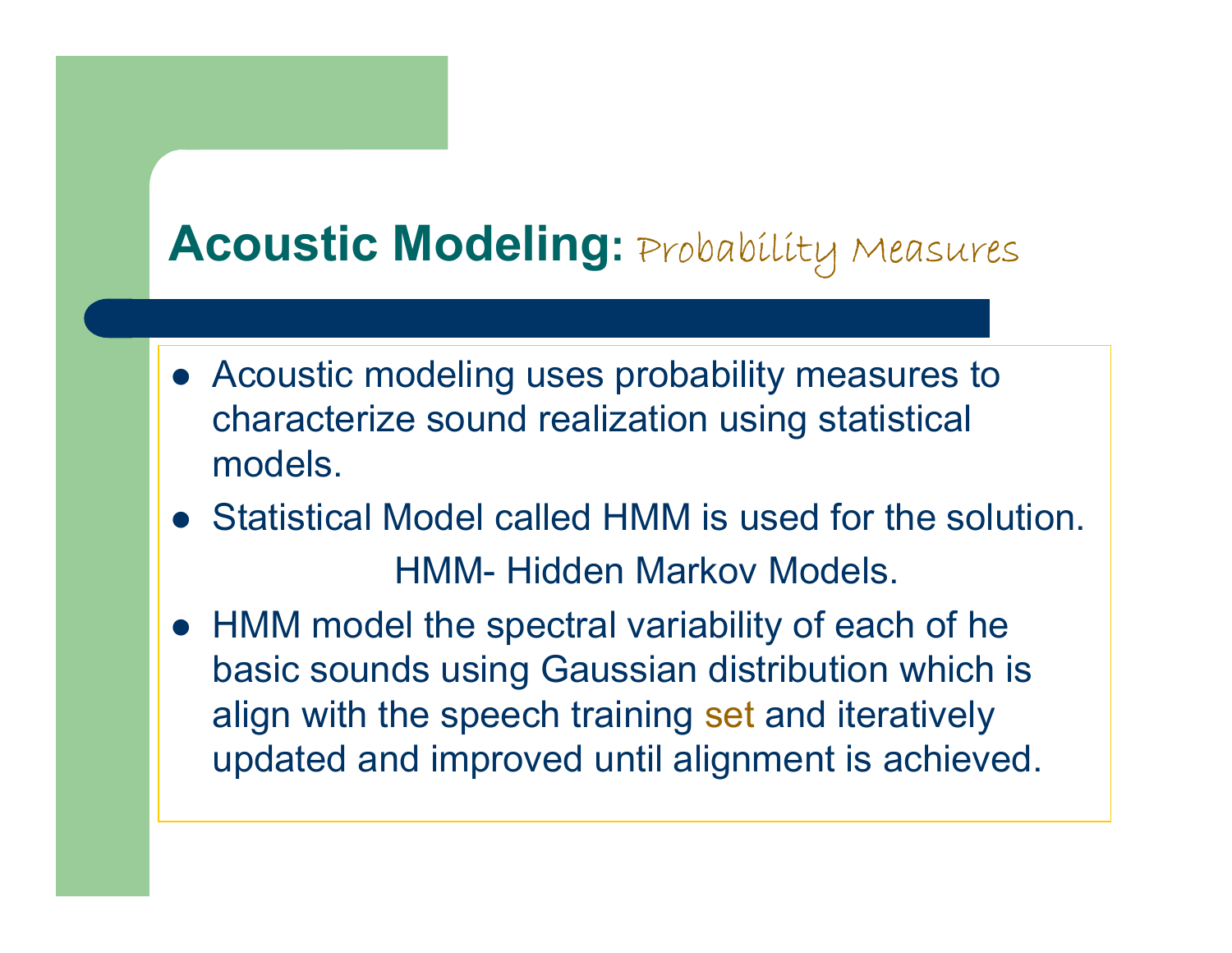

 $q_{t+1}$  is conditionally independent of { q<sub>t-1</sub>, q<sub>t-2</sub>, … q<sub>1</sub>, q<sub>0</sub> } given q<sub>t</sub>.

In other words:

$$
P(q_{t+1} = s_j | q_t = s_i) =
$$

**Markov Property**

 $\mathsf{P}(\mathsf{q}_{\mathsf{t}^+1} \mathsf{=} \, \mathsf{s}_{\mathsf{j}} \,|\mathsf{q}_\mathsf{t} \mathsf{=} \, \mathsf{s}_{\mathsf{i}}$  ,any earlier history $)$ 

The sequence of q is said to be a Markov chain ,or to have the Markov property if the next state depends only upon the current state and not on any past states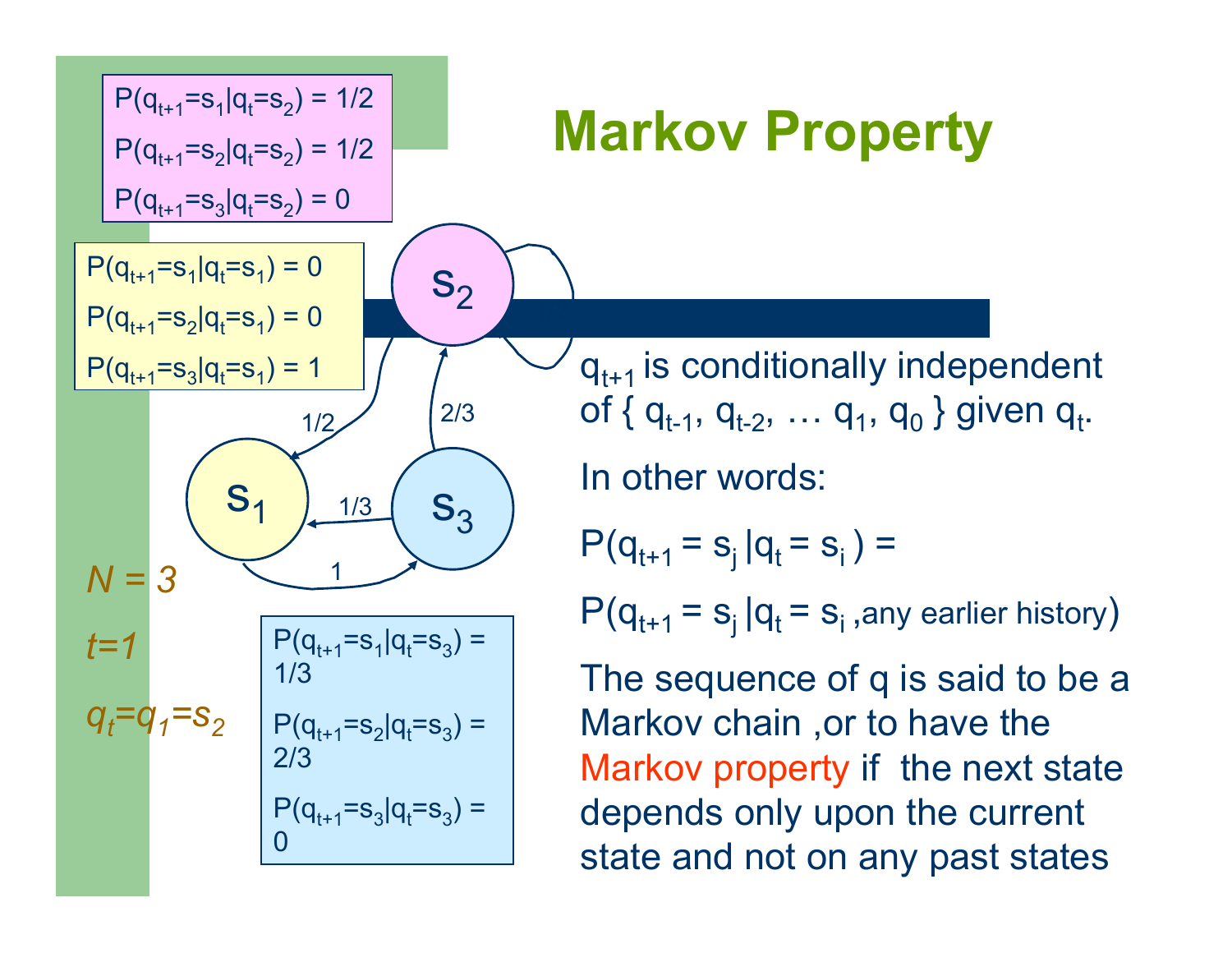### *From Markov To Hidden Markov*

- $\bullet$  **The previous model assumes that each state can be uniquely associated with an observable event.**
- **To make the model more flexible, we will assume that the outcomes or observations of the model are a probabilistic function of each state**

**Why Hidden???**

These are known a Hidden Markov Models (HMM), These are known a Hidden Markov Models (HMM), because the state sequence is not directly observable, it<br>can only be approximated from the sequence of<br>observations produced by the system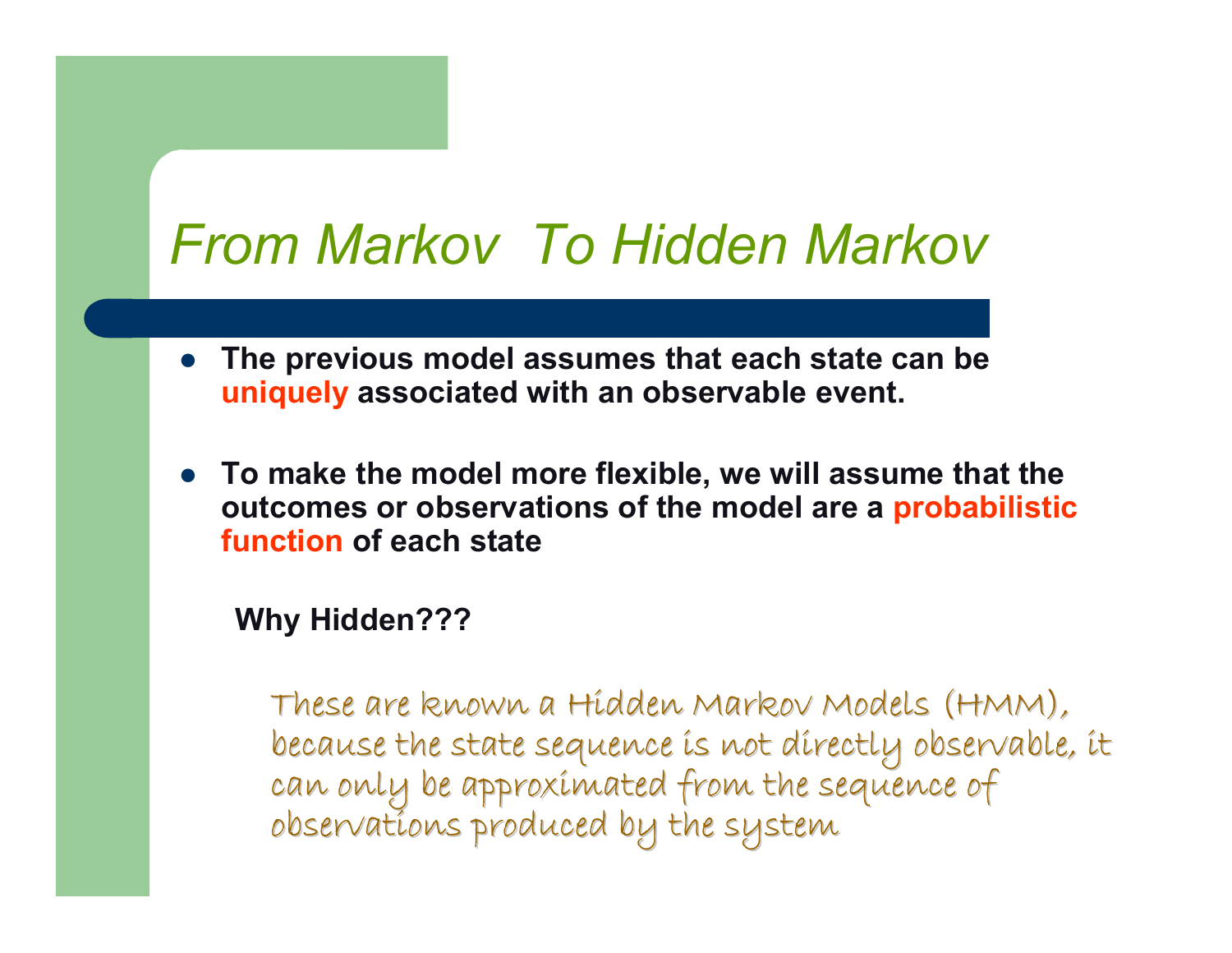### **HMM Model**



Figure 8 HMM for whole word model with five states.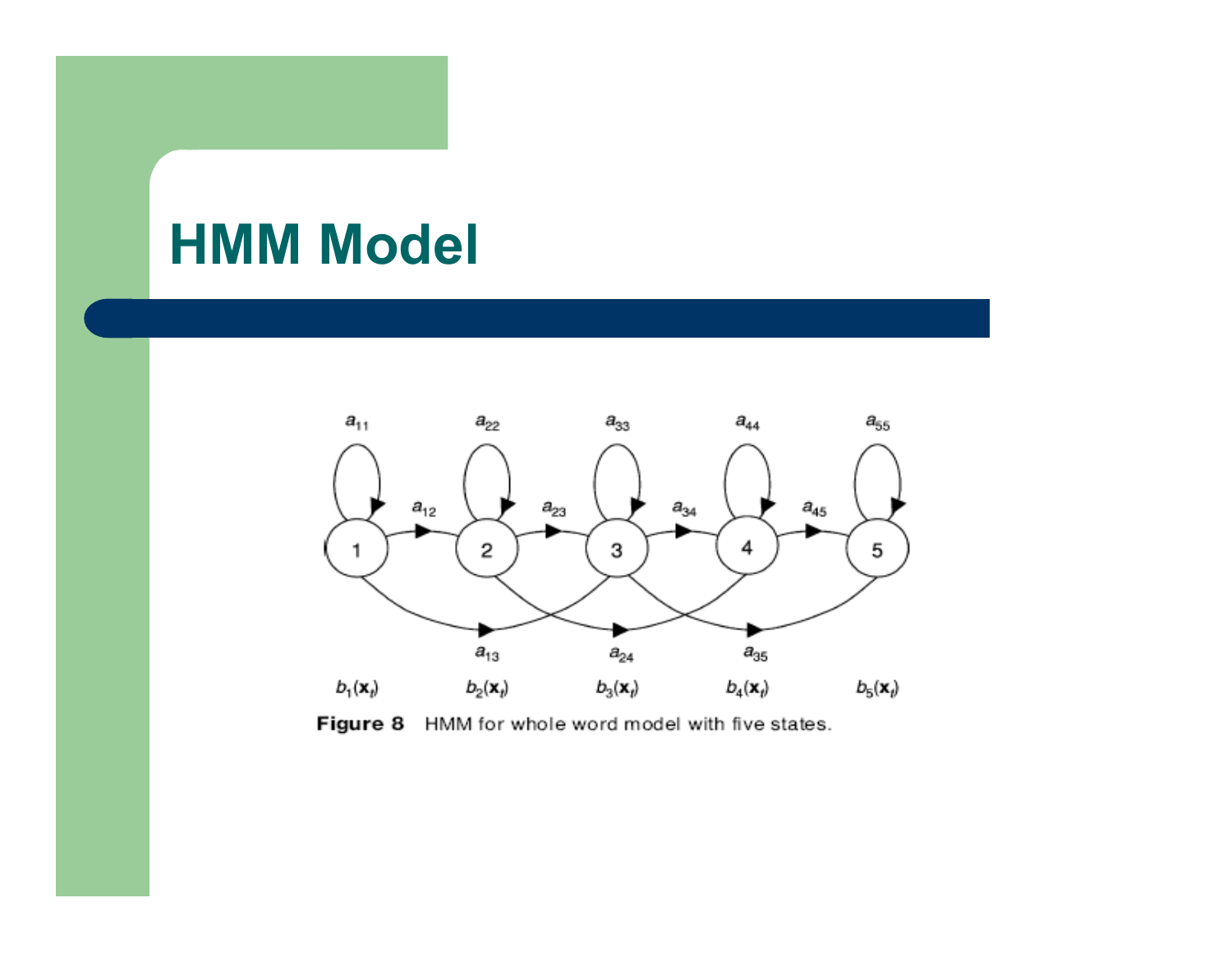#### • Each HMM state in our case is represented by a Gaussians probability density function.



.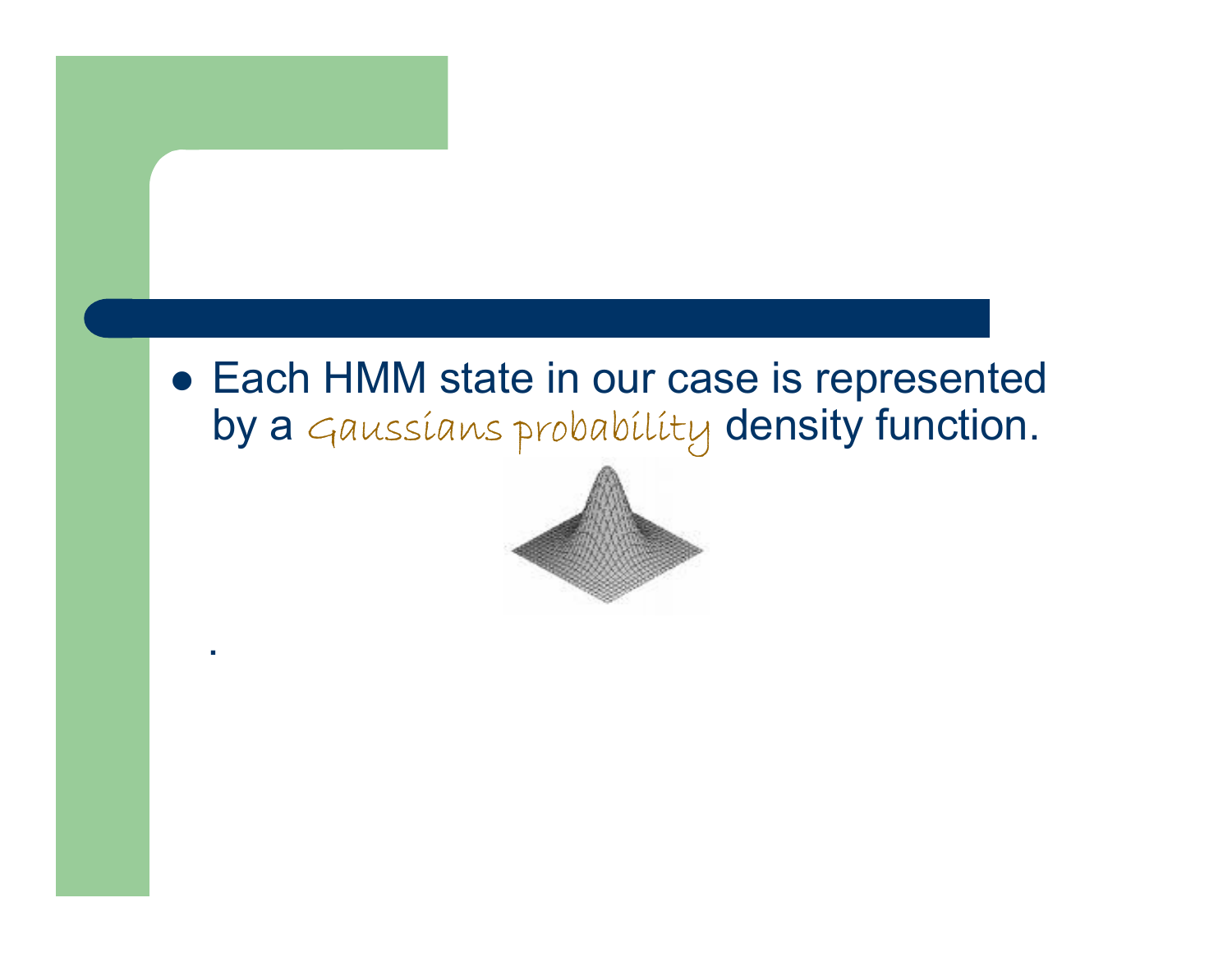### **Requirements for HMM**

HMM is specified by a five-tuple  $(S, O, \Pi, A, B)$ 1)  $S = \{1, 2, ..., N\}$ Set of hidden states N: the number of states  $S_t$ : the state at time t 2)  $O = \{O_1, O_2, ..., O_M\}$ Set of observation symbols M: the number of observation symbols 3)  $\pi = {\pi_i}$   $\pi_i = P(s_0 = i)$   $1 \le i \le N$ The initial state distribution 4)  $A = \{a_{ij}\}\qquad a_{ij} = P(s_i = j | s_{i-1} = i), \qquad 1 \le i, j \le N$ State transition probability distribution 5)  $B = \{b_i(k)\}\$   $b_i(k) = P(X_t = 0_k | s_t = j)$   $1 \le j \le N, 1 \le k \le M$ Observation symbol probability distribution in state  $j$ 

16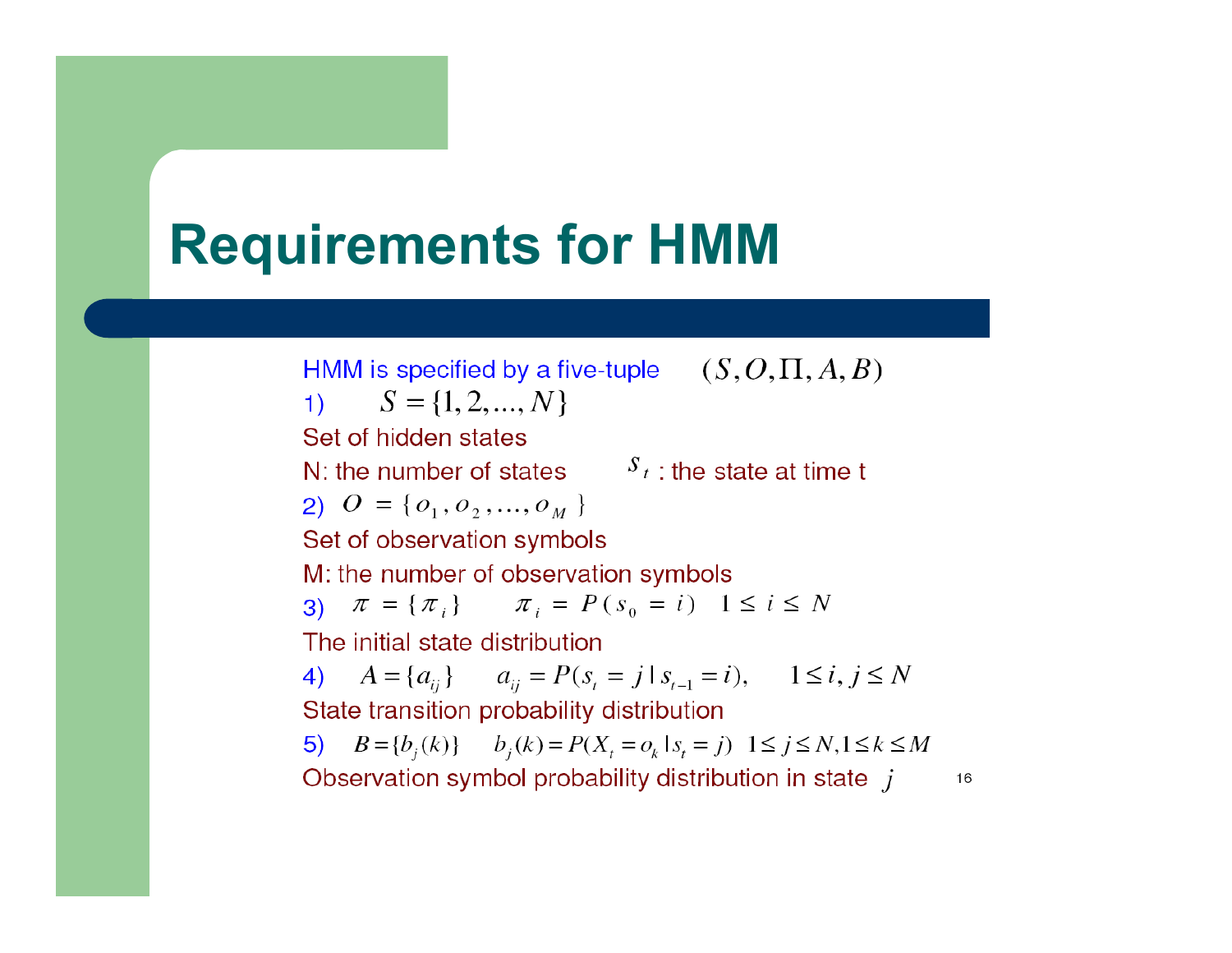### **Creation of the Model**

• Once the set of state transitions and state probability densities are specified we say that model  $\varphi$  has been created for the word or subword unit.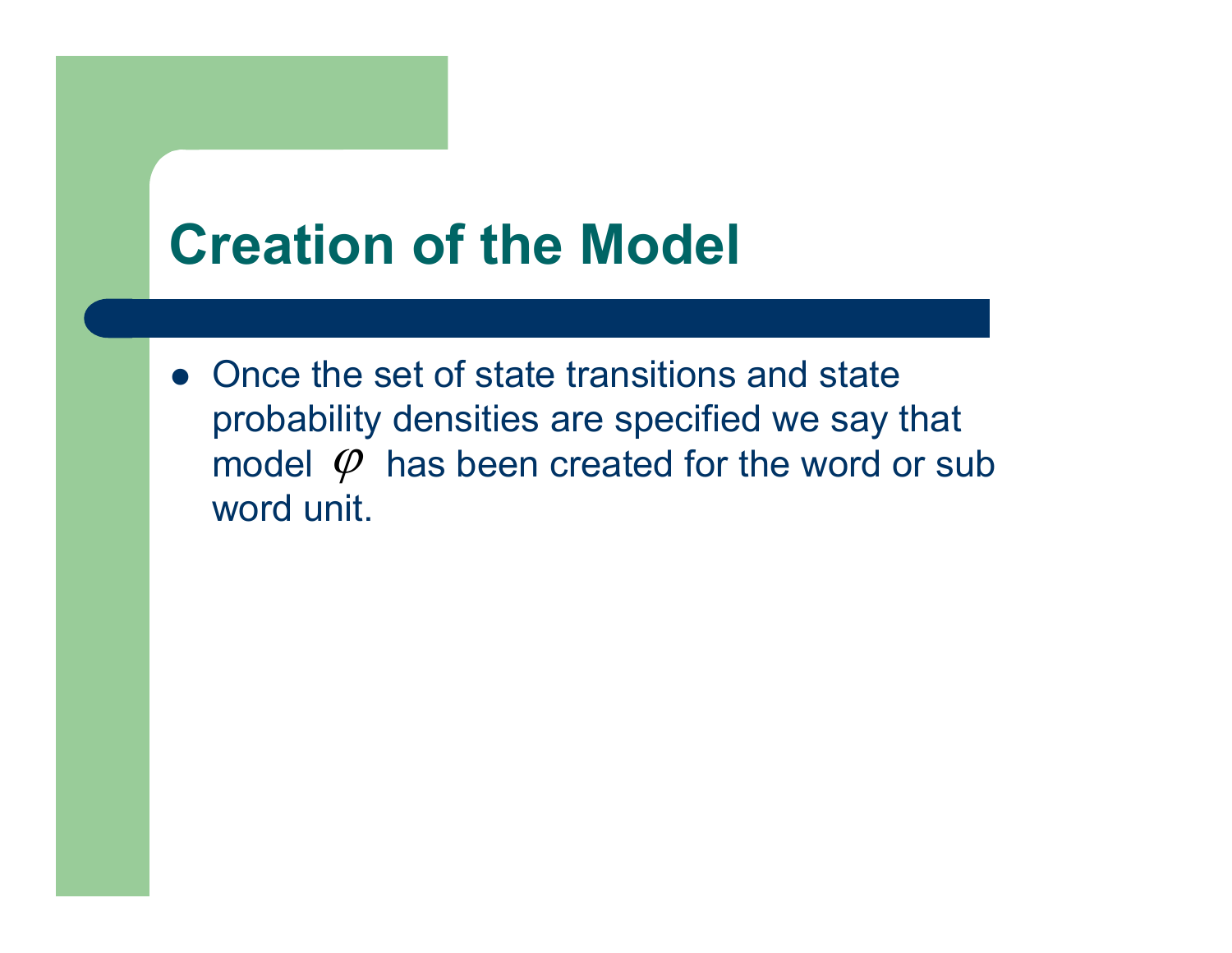#### **Three Problems**

- 1. The Evaluation Problem Given a model  $\Phi$  and a sequence of observations  $X = (X_1, X_2, ..., X_T)$ , what is the probability  $P(X | \Phi)$ ; i.e., the probability of the model that generates the observations?
- 2. The Decoding Problem Given a model  $\Phi$  and a sequence of observation  $X = (X_1, X_2, ..., X_T)$ , what is the most likely state sequence  $S = (s_0, s_1, ..., s_T)$  in the model that produces the observations?

So much Problems

• 3. The Learning Problem - Given a model  $\Phi$  and a set of observations, how can we adjust the model parameter  $\hat{\Phi}$  to maximize the joint probability  $\prod P(X | \Phi)$ ?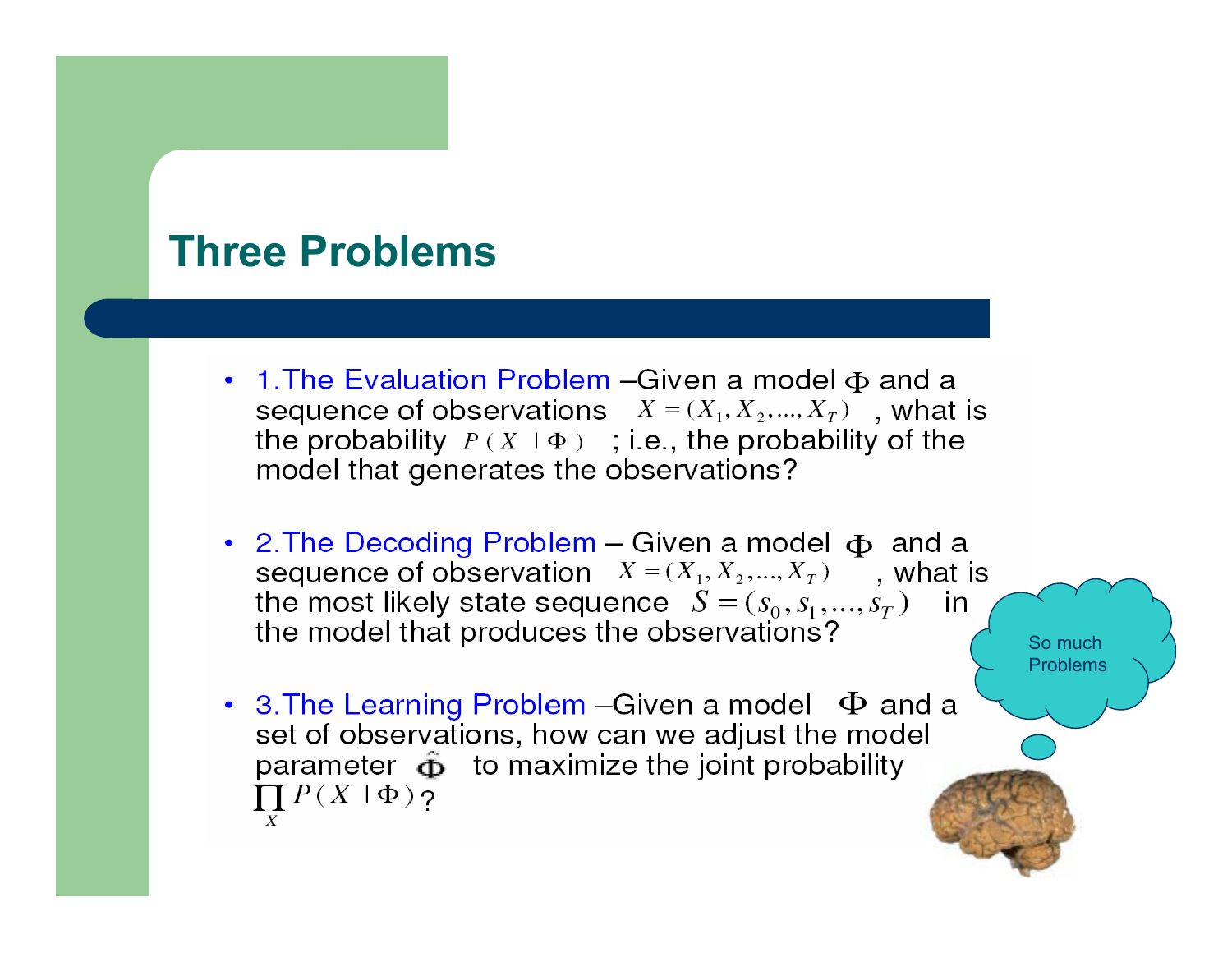#### Solution-Problem1

To calculate the probability (likelihood)  $P(X|\Phi)$  of the observation sequence  $X = (X_1, X_2, ..., X_T)$ , given the HMM $\Phi$ . the most intuitive way is to sum up the probabilities of all possible state sequences:

$$
P(\mathbf{X} | \Phi) = \sum_{\text{all } S} P(S | \Phi) P(\mathbf{X} | S, \Phi)
$$

Applying Markov assumption:

$$
P(\mathbf{S} \mid \Phi) = P(s_1 \mid \Phi) \prod_{t=2}^{T} P(s_t \mid s_{t-1}, \Phi) = \pi_{s_1} a_{s_1 s_2} \dots a_{s_{T-1} s_T} = a_{s_0 s_1} a_{s_1 s_2} \dots a_{s_{T-1} s_T}
$$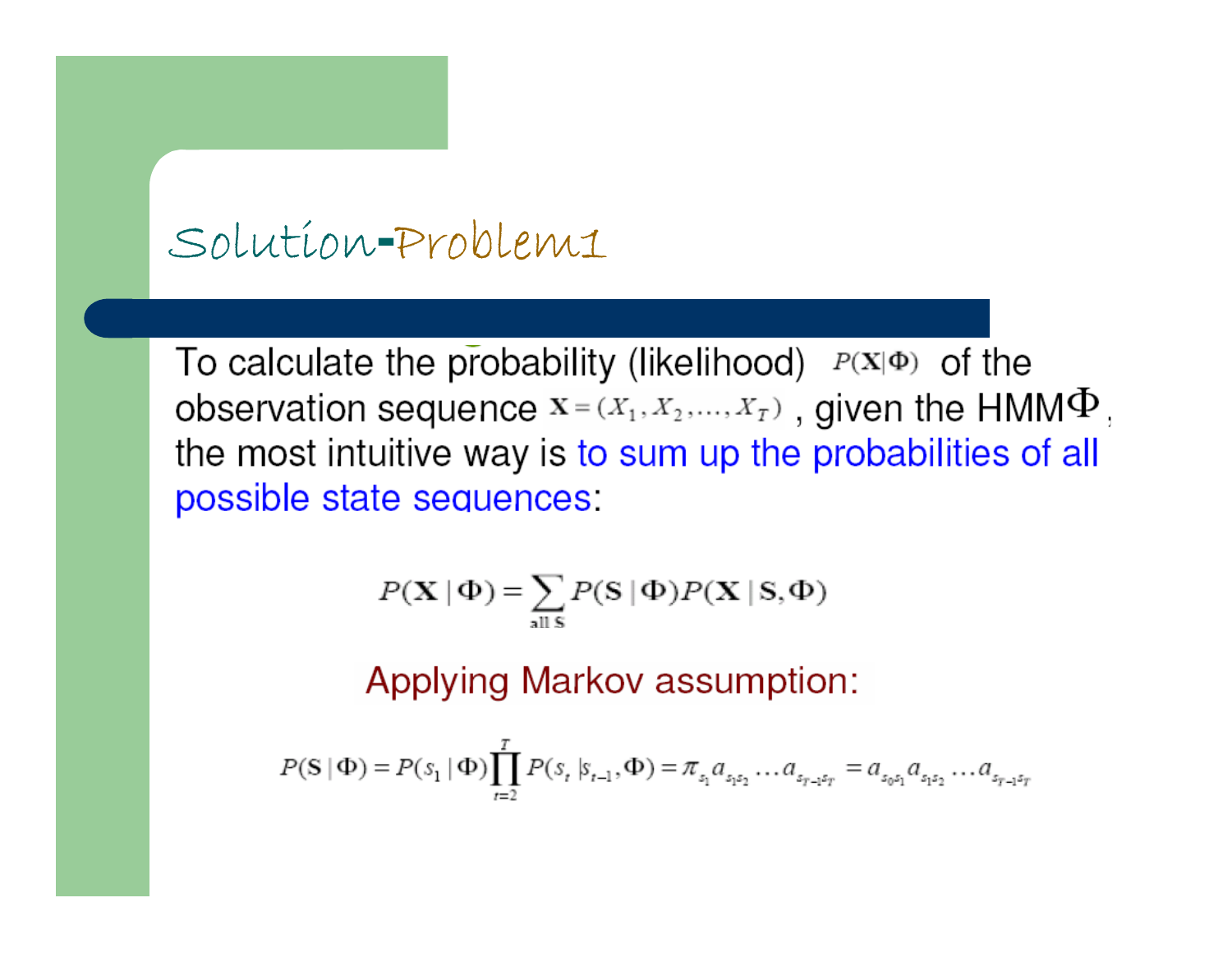### Continued.......

Applying output independent assumption:

$$
P(\mathbf{X} \mid \mathbf{S}, \Phi) = P(X_1^T \mid S_1^T, \Phi) = \prod_{r=1}^T P(X_r \mid s_r, \Phi)
$$
  
=  $b_{s_1}(X_1)b_{s_2}(X_2)...b_{s_r}(X_T)$   

$$
P(\mathbf{X} \mid \Phi) = \sum_{\text{all } S} P(\mathbf{S} \mid \Phi) P(\mathbf{X} \mid \mathbf{S}, \Phi)
$$
  
=  $\sum_{\text{all } S} a_{s_0 s_1} b_{s_1}(X_1) a_{s_1 s_2} b_{s_2}(X_2)...a_{s_{T-1} s_T} b_{s_T}(X_T)$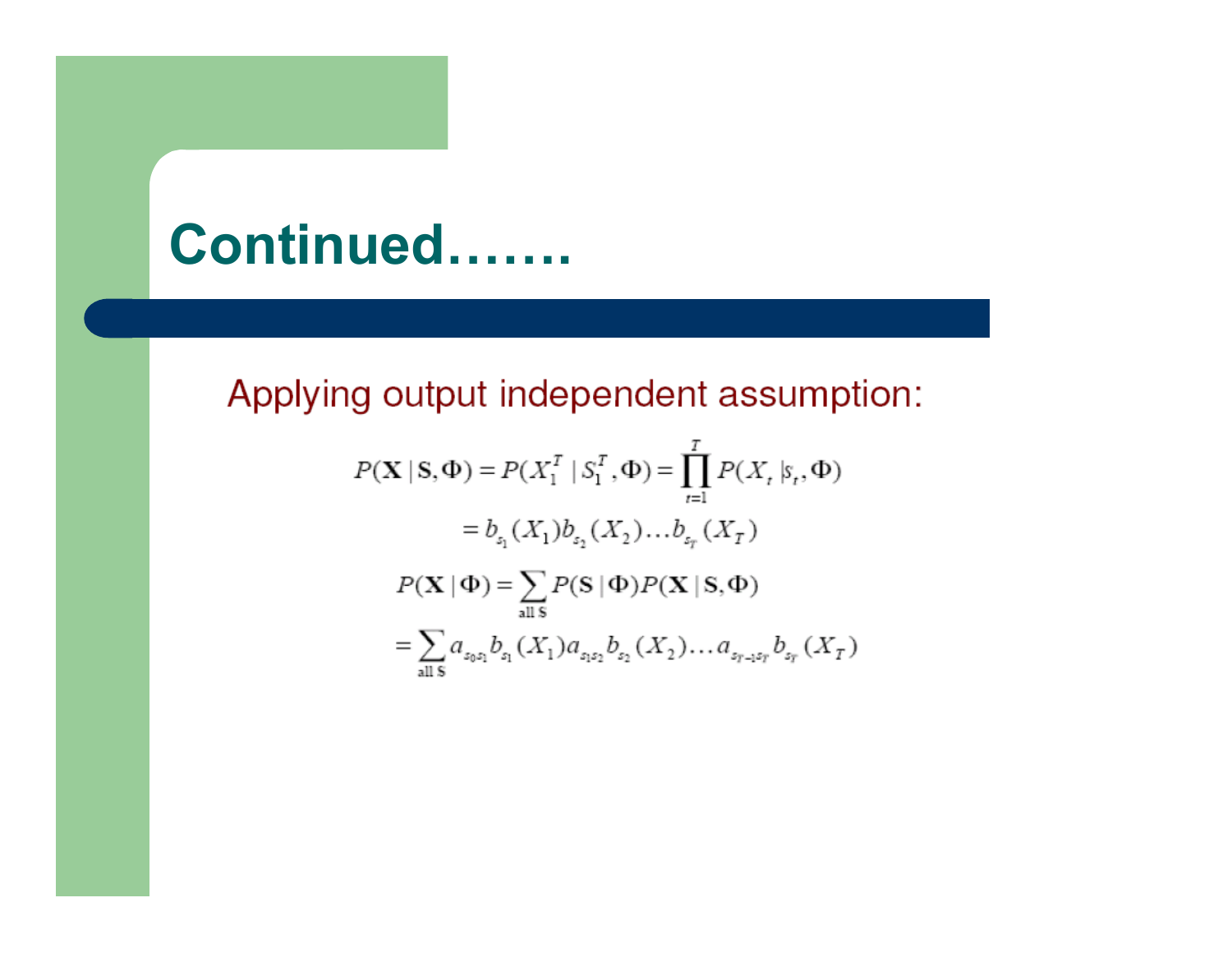#### Solution-Problem 2 (Viterbi Algorithm)

Viterbi algorithm picks and remembers the best path.

Define the best-path probability:

 $V_{t}(i) = P(X_{1}^{t}, S_{1}^{t-1}, s_{t} = i | \Phi)$ 

is the probability of the most likely state sequence  $V_{t}(i)$ at time t, which has generated the observation  $X^t$  (until time t) and ends in state i.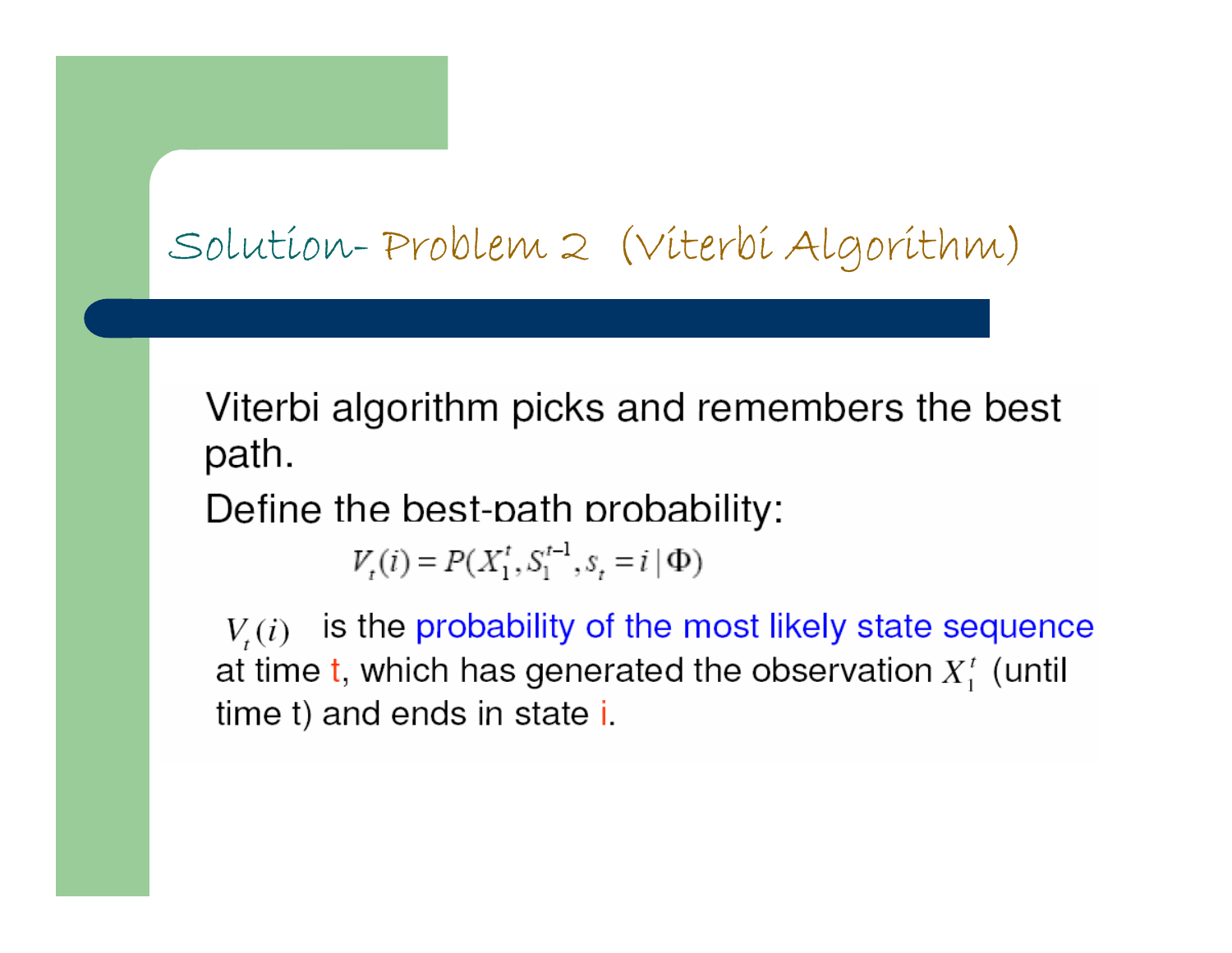#### Solution –Problem 3

- $\bullet$  In order to train the HMM for each sub word unit a labeled training set of words and sentences is used.
- An efficient Training Algorithm Known as Baum-Welch Algorithm is used .
- $\bullet$  It aligns various sub word units with spoken inputs and then estimate the appropriate means, Covariance and mixture gains for the distribution.
- $\bullet$  The algorithm is a form of hill climbing algorithm and is iterated until a stable alignment of unit model and speech is obtained.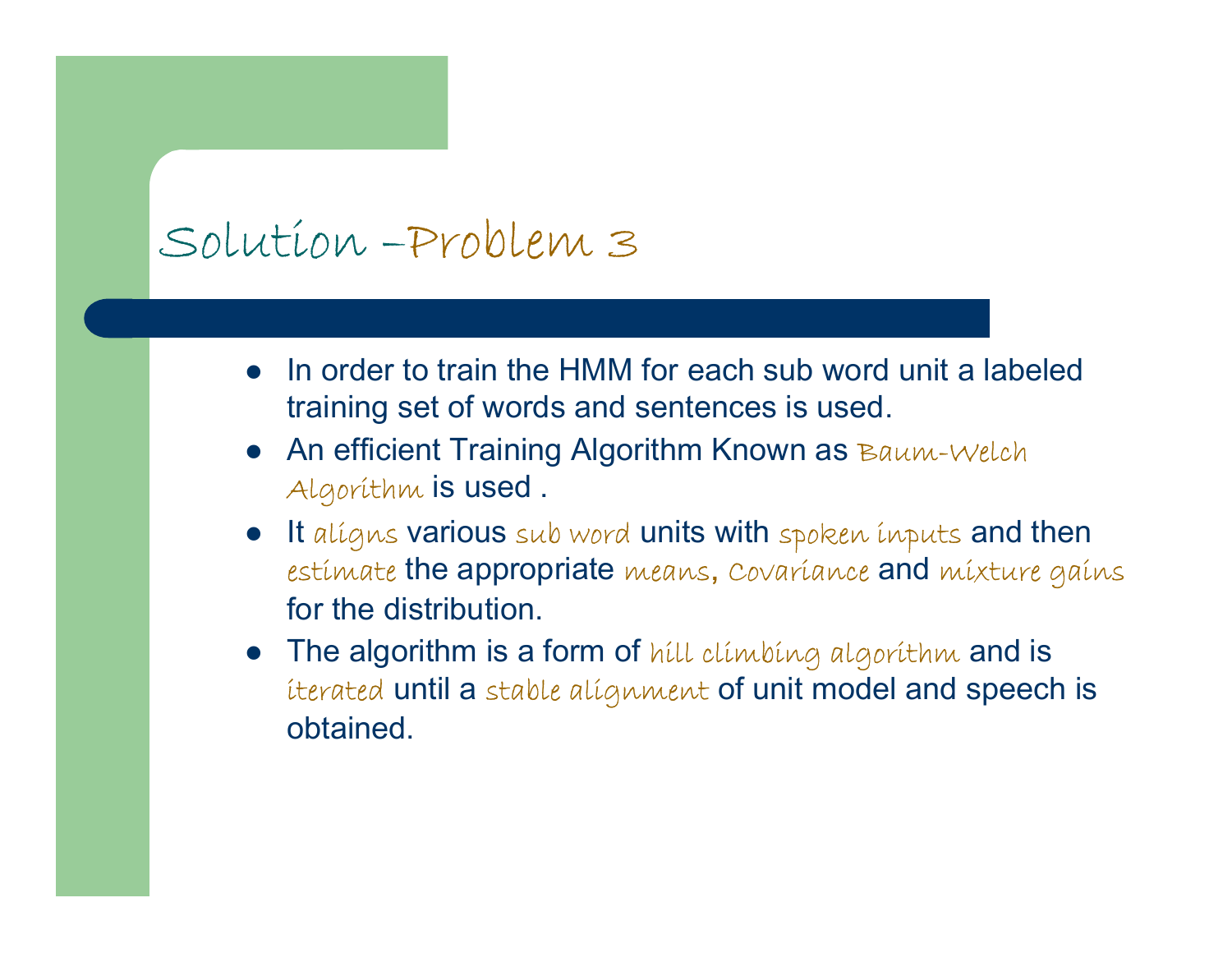### **Language Model**

 $\bullet$  Purpose: To provide task syntax that defines acceptable spoken input sentences and enable computation of probability of the word string.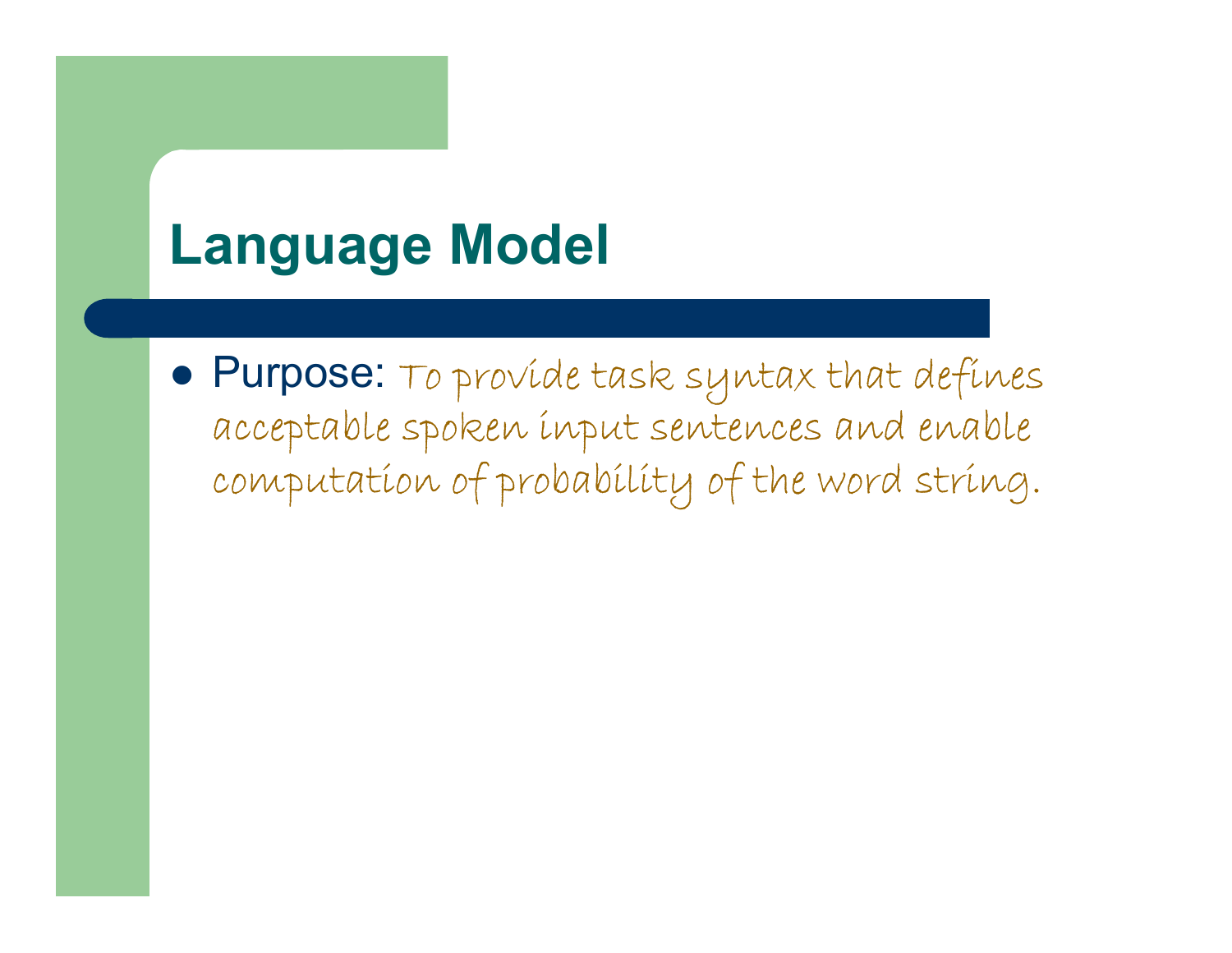## **N- Gram model**

- $\bullet$ " *<sup>n</sup>*-gram" or "( *n* − 1)-order Markov model".
- $\bullet$ **• As per wikipedia:** "An *n*-gram model predícts based on  $x_{i-1}, x_{i-2}, \ldots, x_{i-n}$ . When used for language modeling independence assumptions are made so that each word depends only on the last  $n$ words".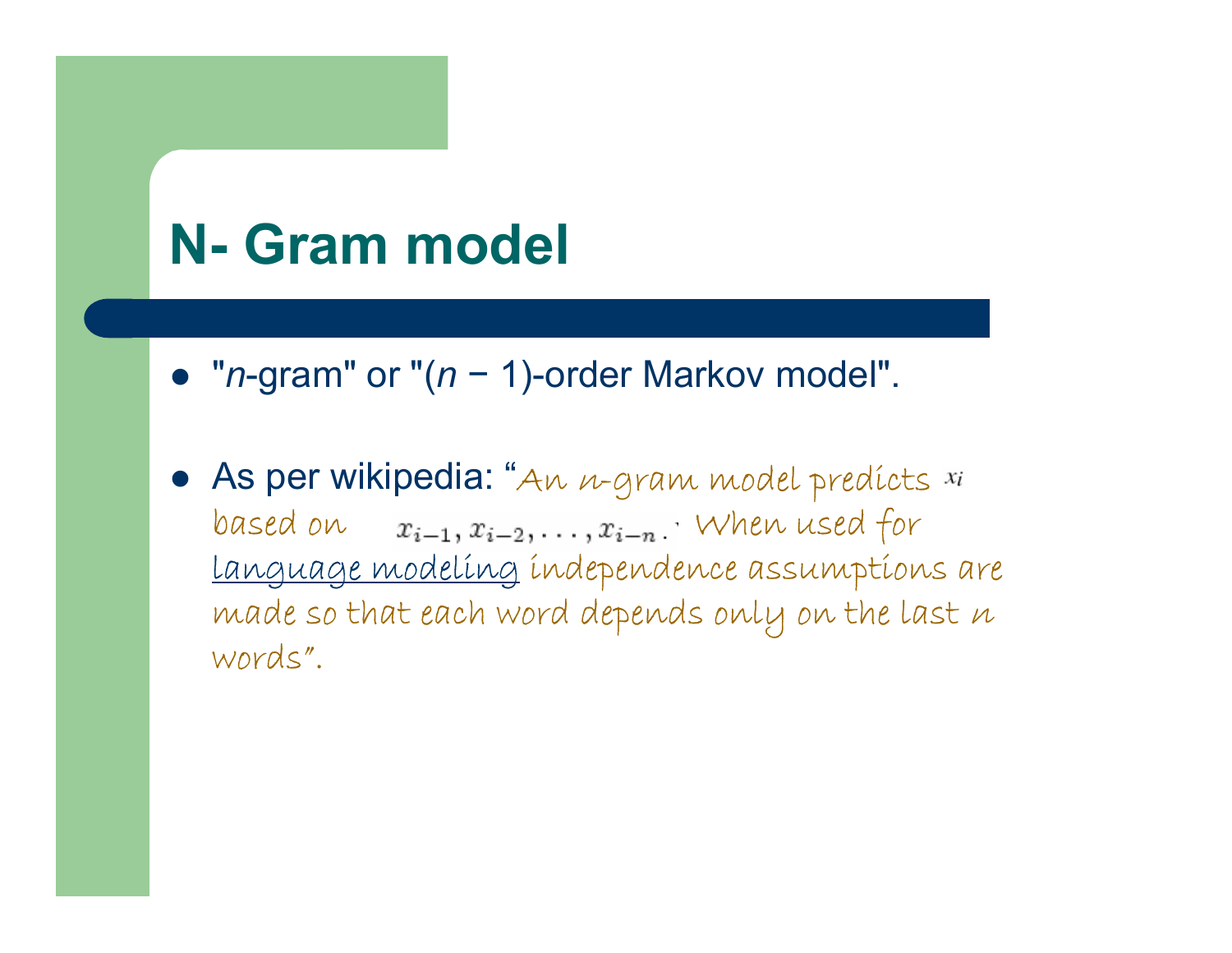# **Trigram model** Frequency Count of word triplet

$$
P(w_i|w_{i-1}, w_{i-2}) = \frac{C(w_{i-2}, w_{i-1}, w_i)}{C(w_{i-2}, w_{i-1})}
$$

Frequency Count of word duplet  $(w_{i-2}, w_{i-1})$ occurring in training data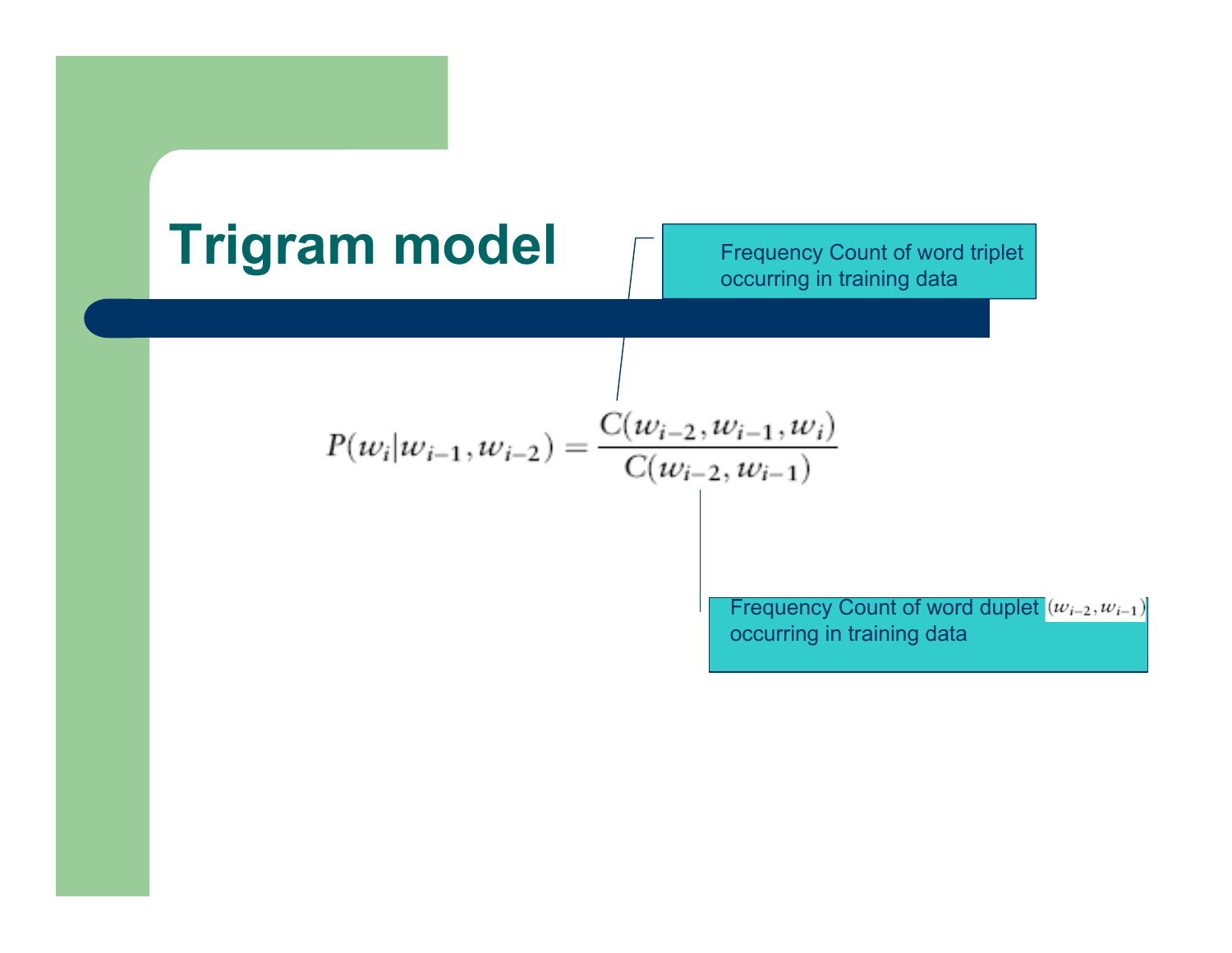### **Problem of the Model**

N-grams are often highly in error due to problems of data sparseness in the training set. Hence for a text training set of millions of words, and a word vocabulary of several thousand words, more than 50% of word trigrams are likely to occur either once or not at all in the training set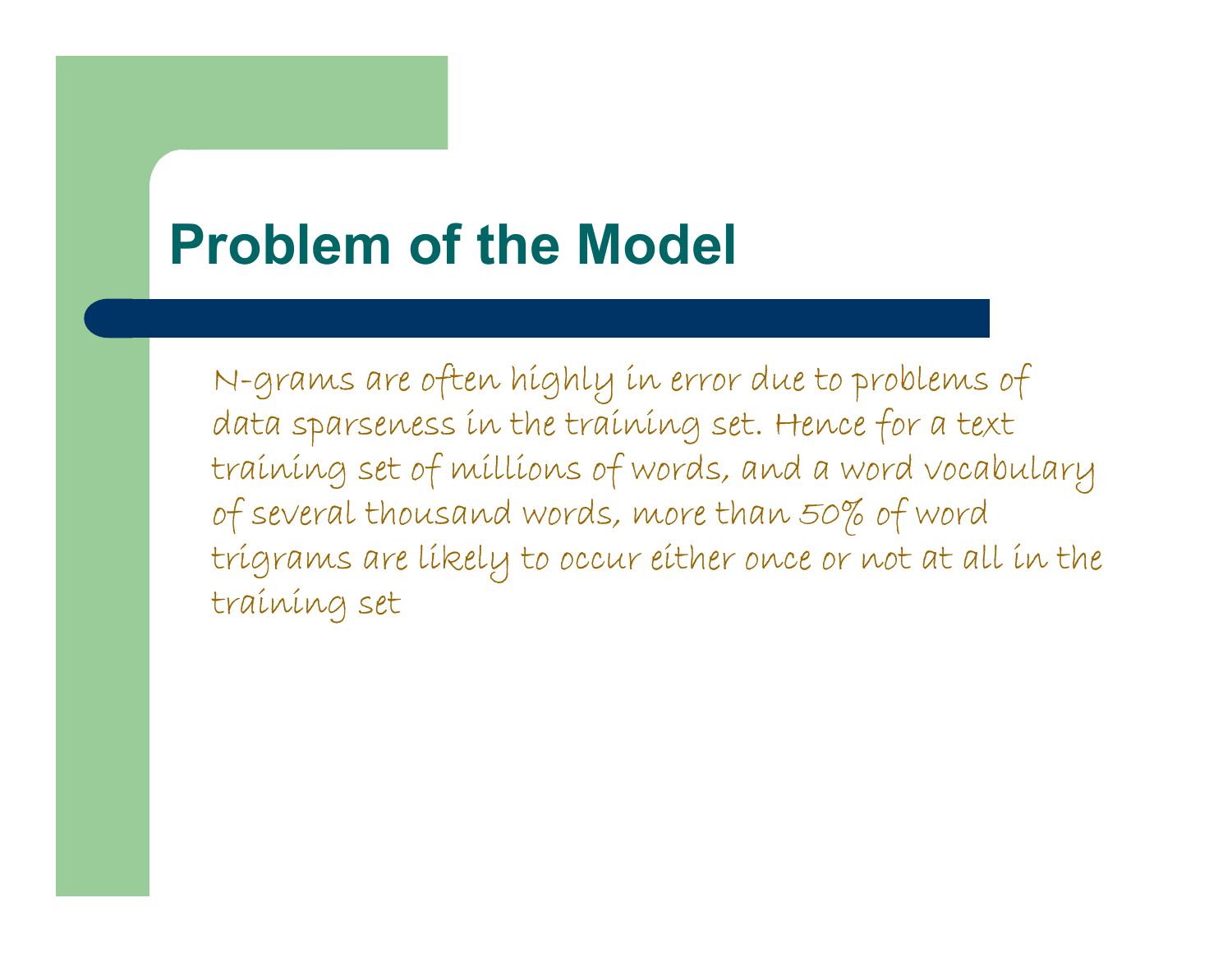#### **Alternative provided.**

$$
\hat{P}(w_i|w_{i-1}, w_{i-2}) = p_3 \frac{C(w_{i-2}, w_{i-1}, w_i)}{C(w_{i-2}, w_{i-1})} \n+ p_2 \frac{C(w_{i-1}, w_i)}{C(w_{i-1})} + p_1 \frac{C(w_i)}{\sum_{i} C(w_i)} \np_3 + p_2 + p_1 = 1 \n\sum_{i} C(w_i) = \text{size of text training corpus}
$$

Where  $p_3$ ,  $p_2$ ,  $p_1$  are Smoothening Probabilities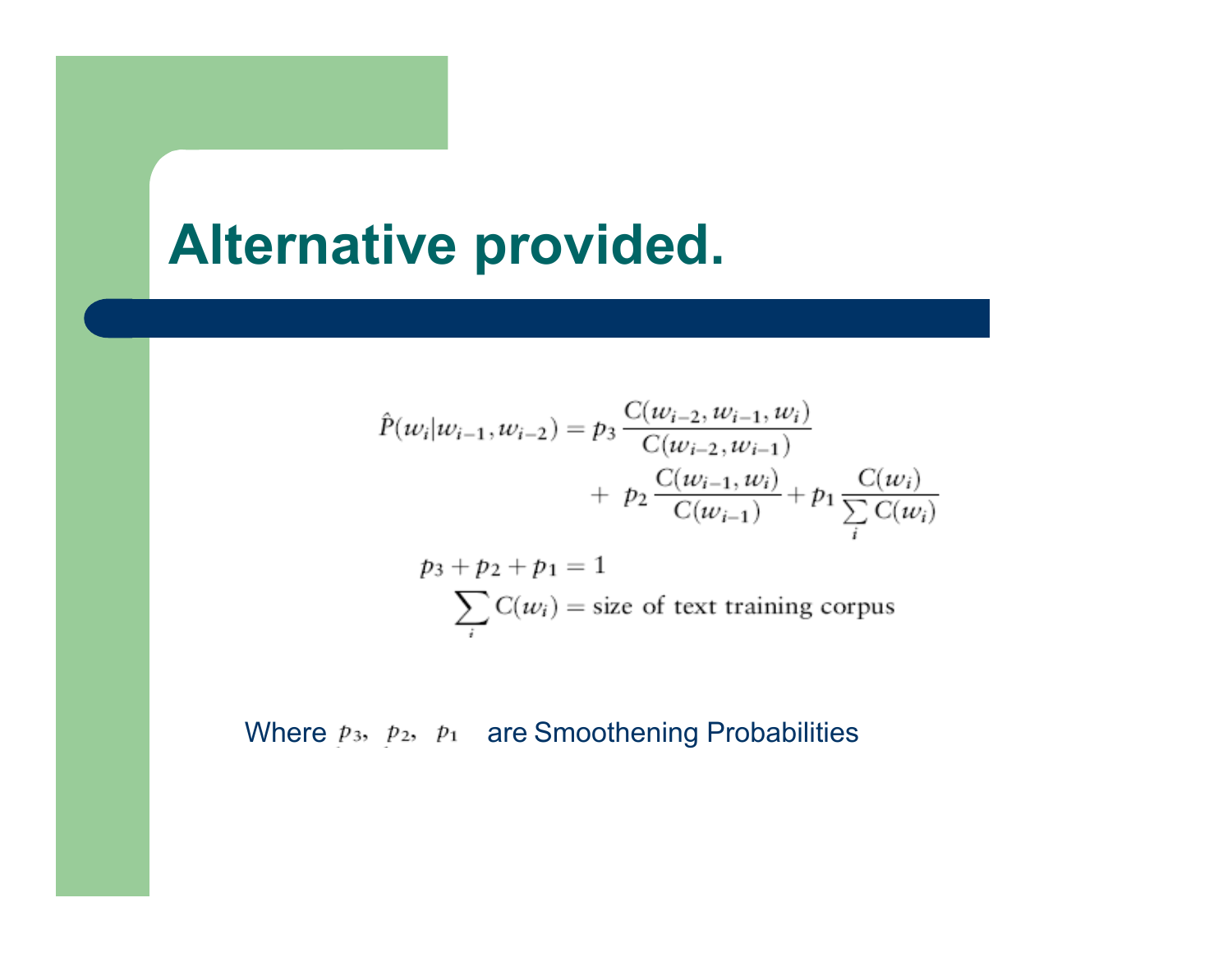### **Language Complexity**

- Defined as the average number of words that follow any given word of language
- $\bullet$  Mathematically If  $P(W)$  is a language model where  $W = (w_1, w_2, ..., w_Q)$  is a Q word sequence.
- **Language Perplexity**

$$
PP(W) = 2^{H(W)} = P(w_1, w_2, ..., w_Q)^{-1/Q}
$$
  
as  $Q \to \infty$ .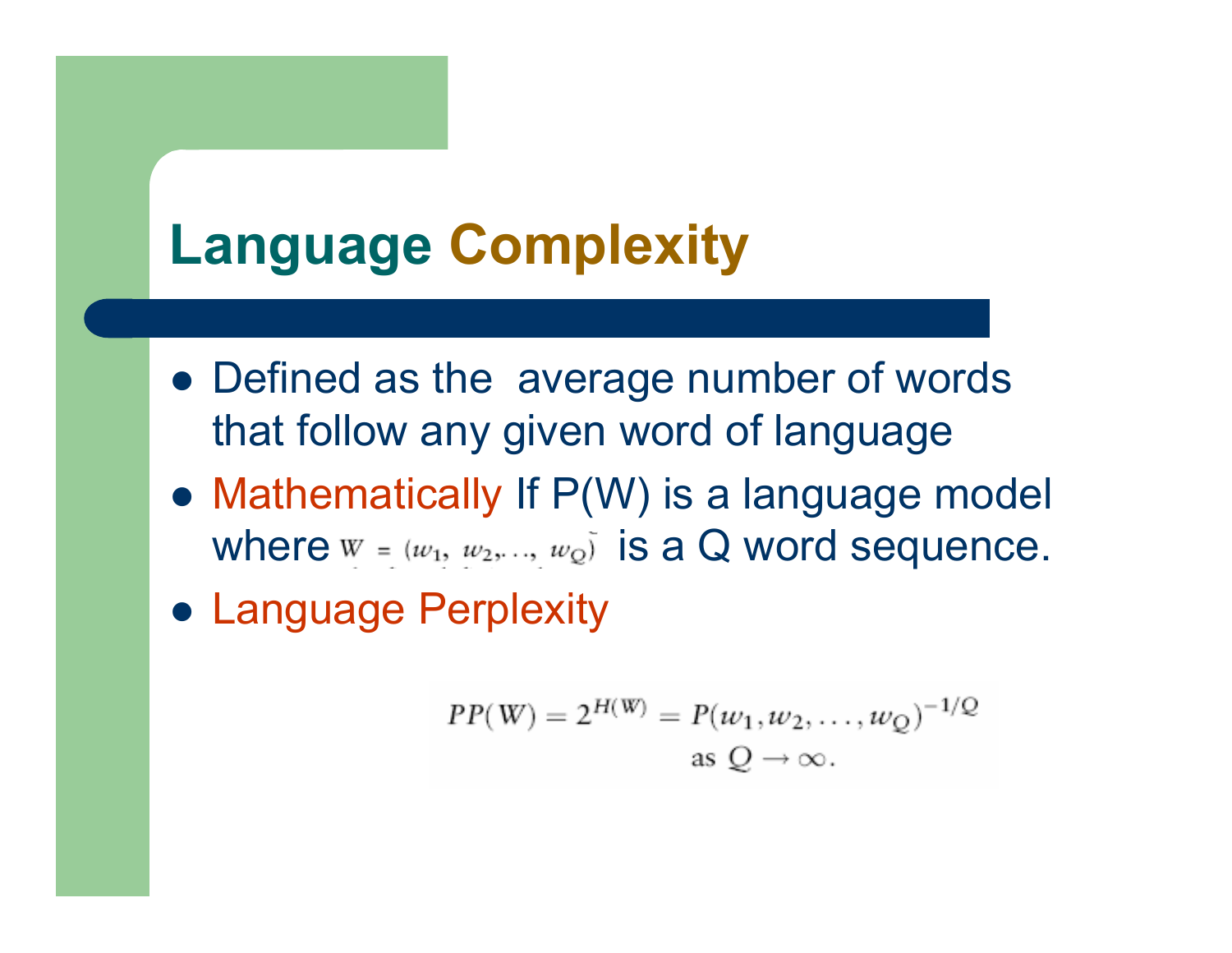### Continued......

• Where H(W) is Entropy of trigram model defined as

$$
H(\mathbf{W}) = -\frac{1}{Q} \sum_{i=1}^{Q} \log_2 P(w_i | w_{i-1}, w_{i-2})
$$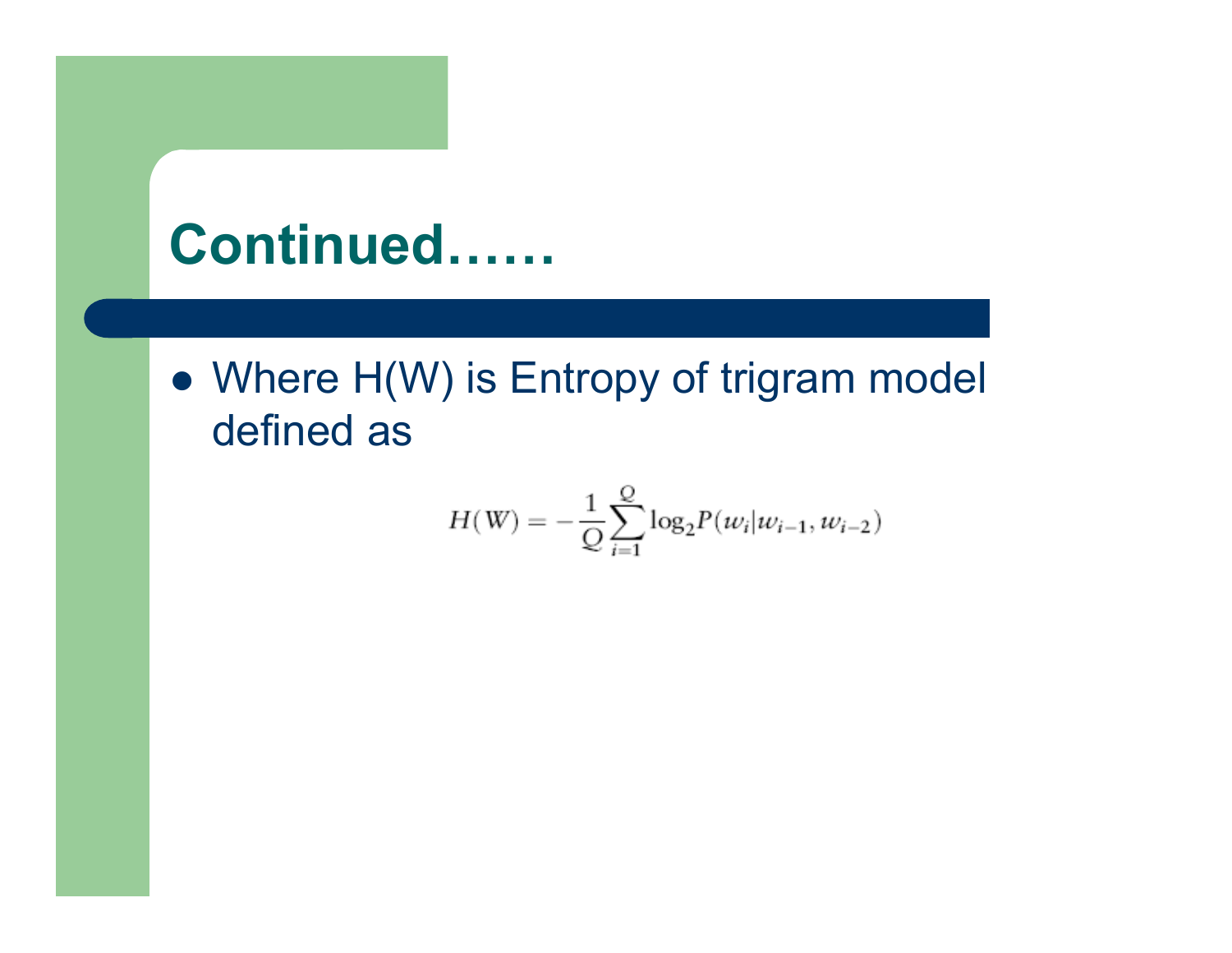### **Pattern Matching**

• The task of pattern matching module is to combine probabilities from acoustic models , Language model and word Lexicon to find the optimal word Sequence having highest probability among all possible word sequences.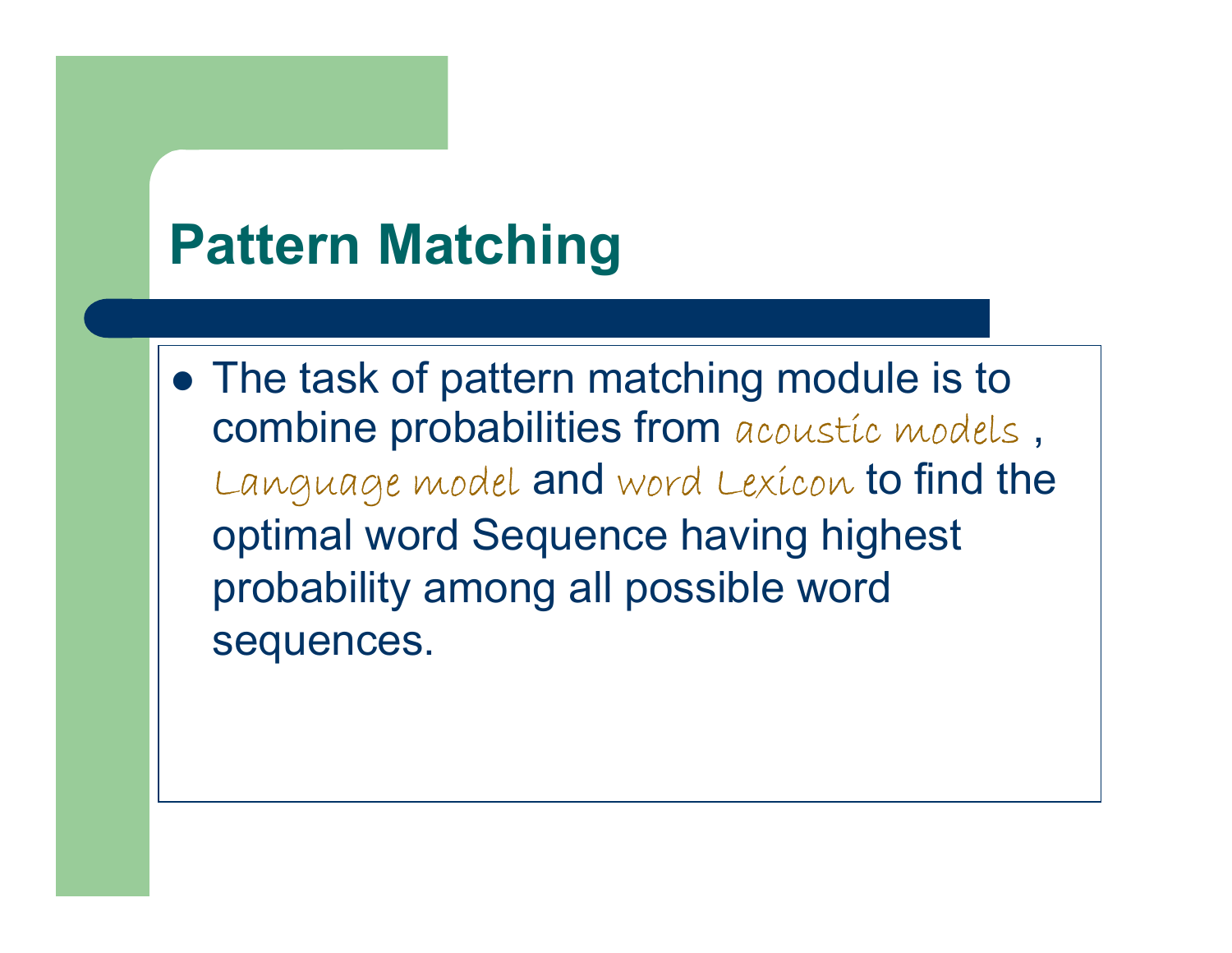### **Confidence Scoring**

**. Goal:** To identify the recognition error as well as out of vocabulary events.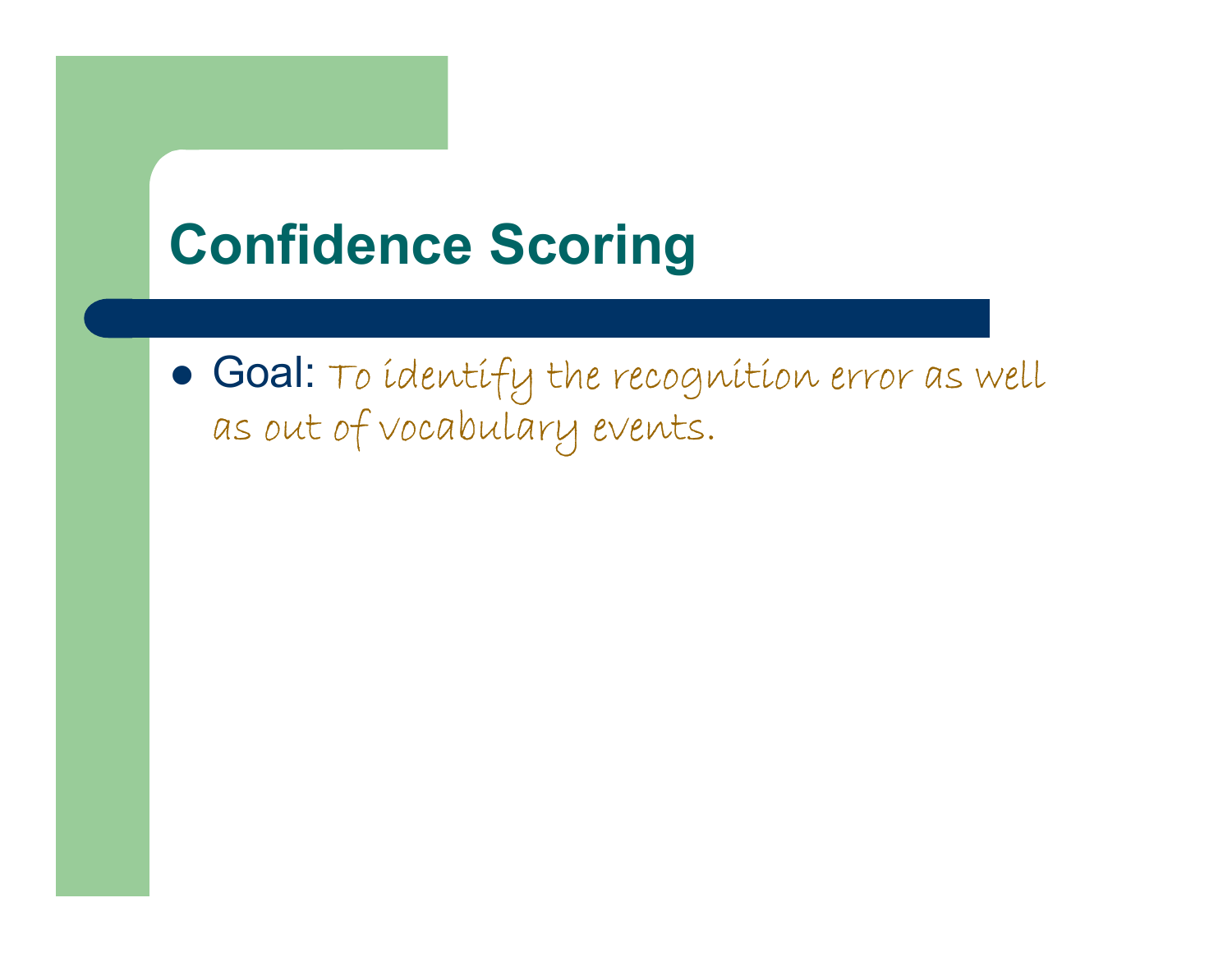### **Performance of** Speech Recognizer

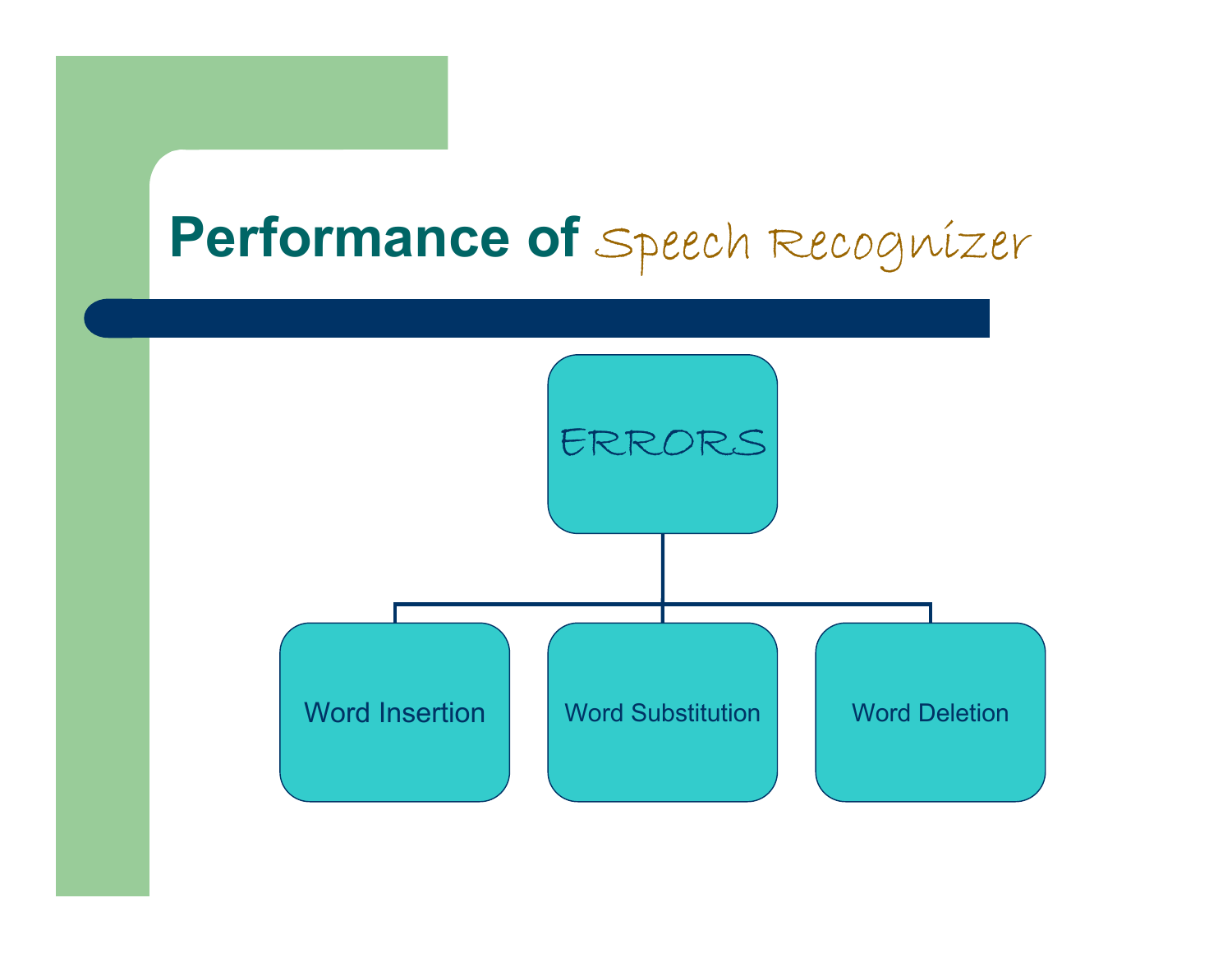### **Word** Error **Rate**

 $\bullet$ 

$$
WER = \frac{NI + NS + ND}{|W|}
$$

|W| is the number of words in sentence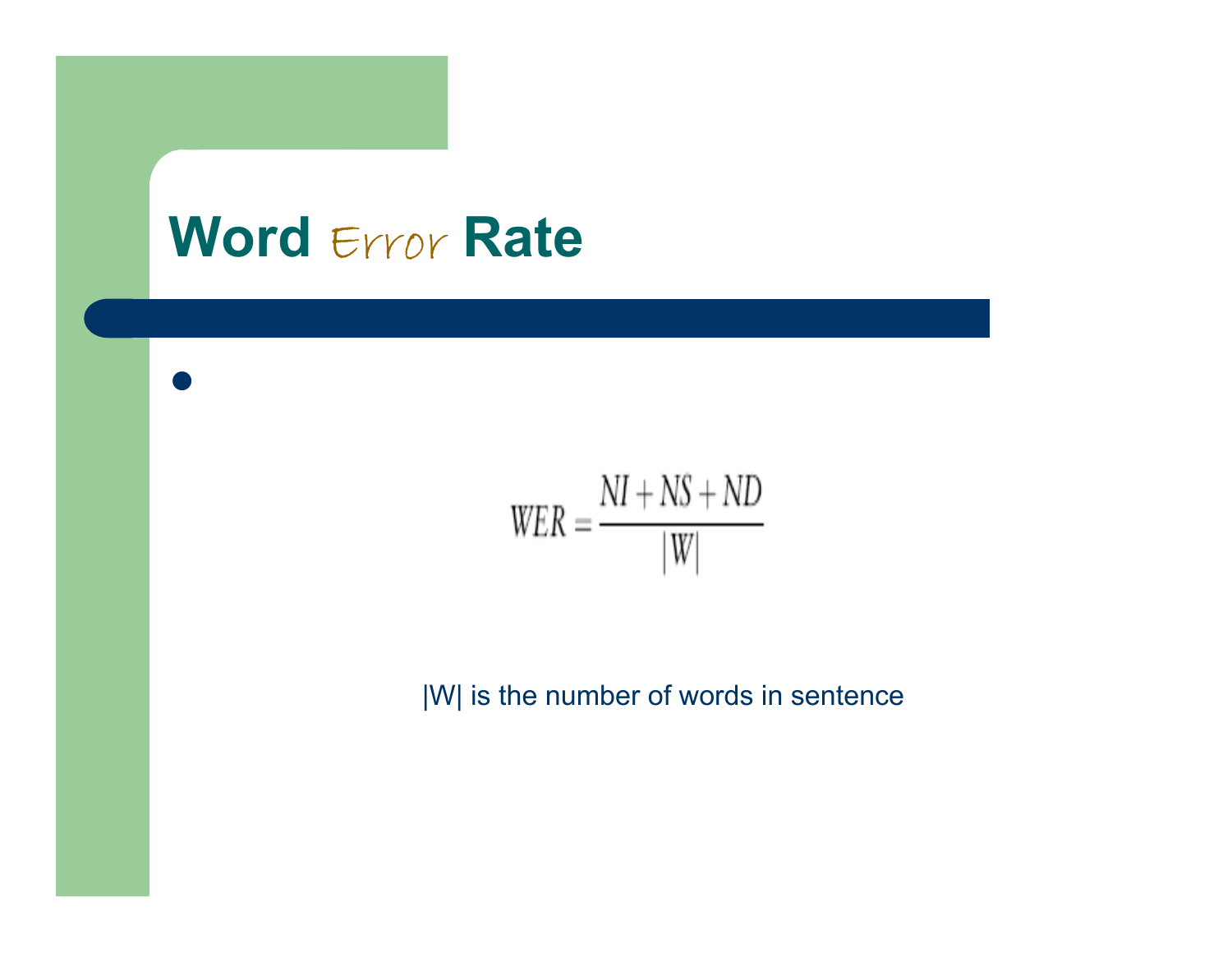# Spoken Language Understanding

- · Goal: Interpret the meaning of the key words and phrases in the recognized speech.
- · Example: " can the now my bill"

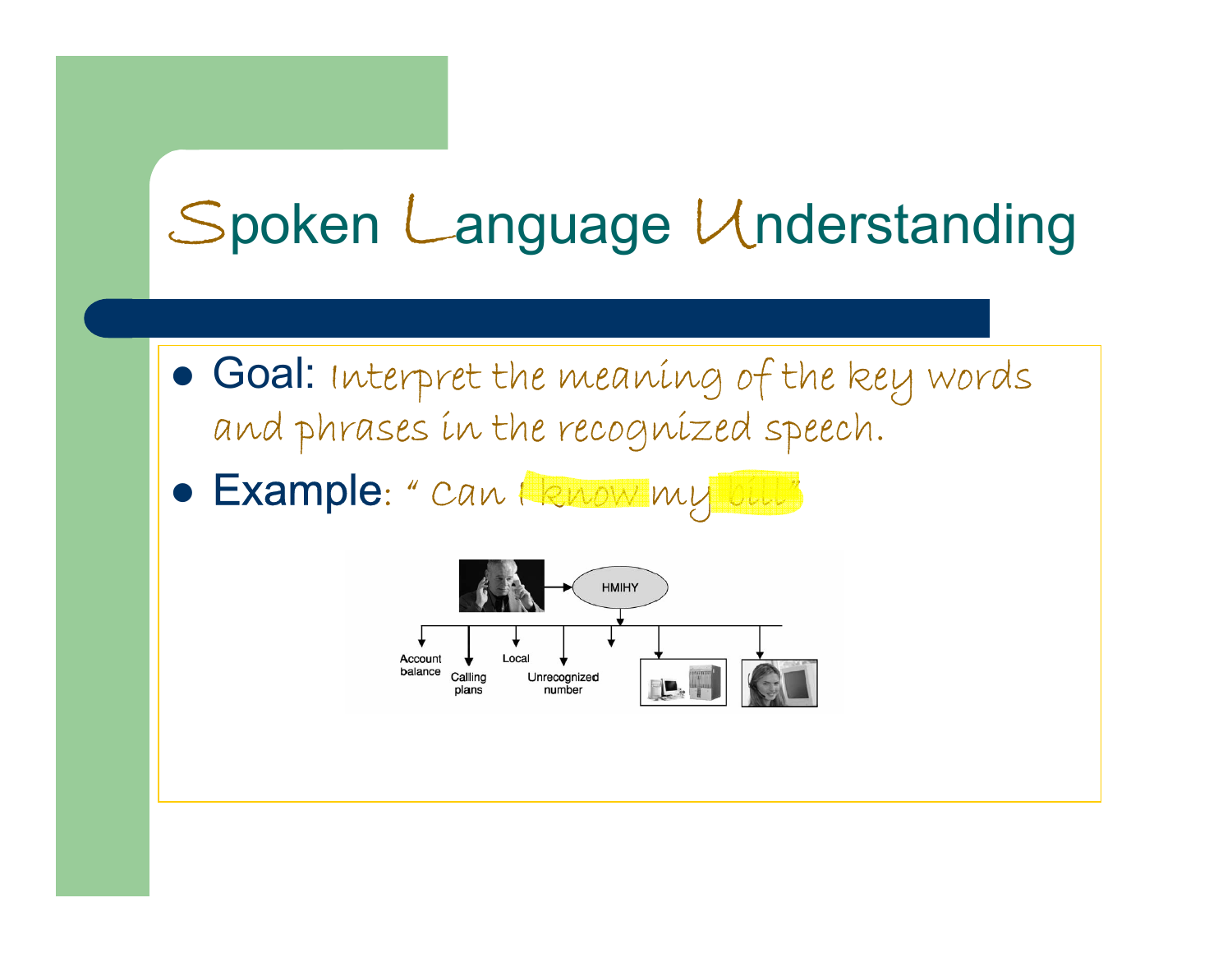### **Mathematics behind** SLU

 $C^* = \arg \max P(W|C)P(C)$  $P(C|W) = P(W|C)P(C)/P(W)$ 

Given the word sequence finding the best conceptual structure (meaning) using a combination of acoustic, linguistic and semantic scores.

Example: Verizon Speech recognition assistant. SLU is useful where Vocabulary set is limited and restricted.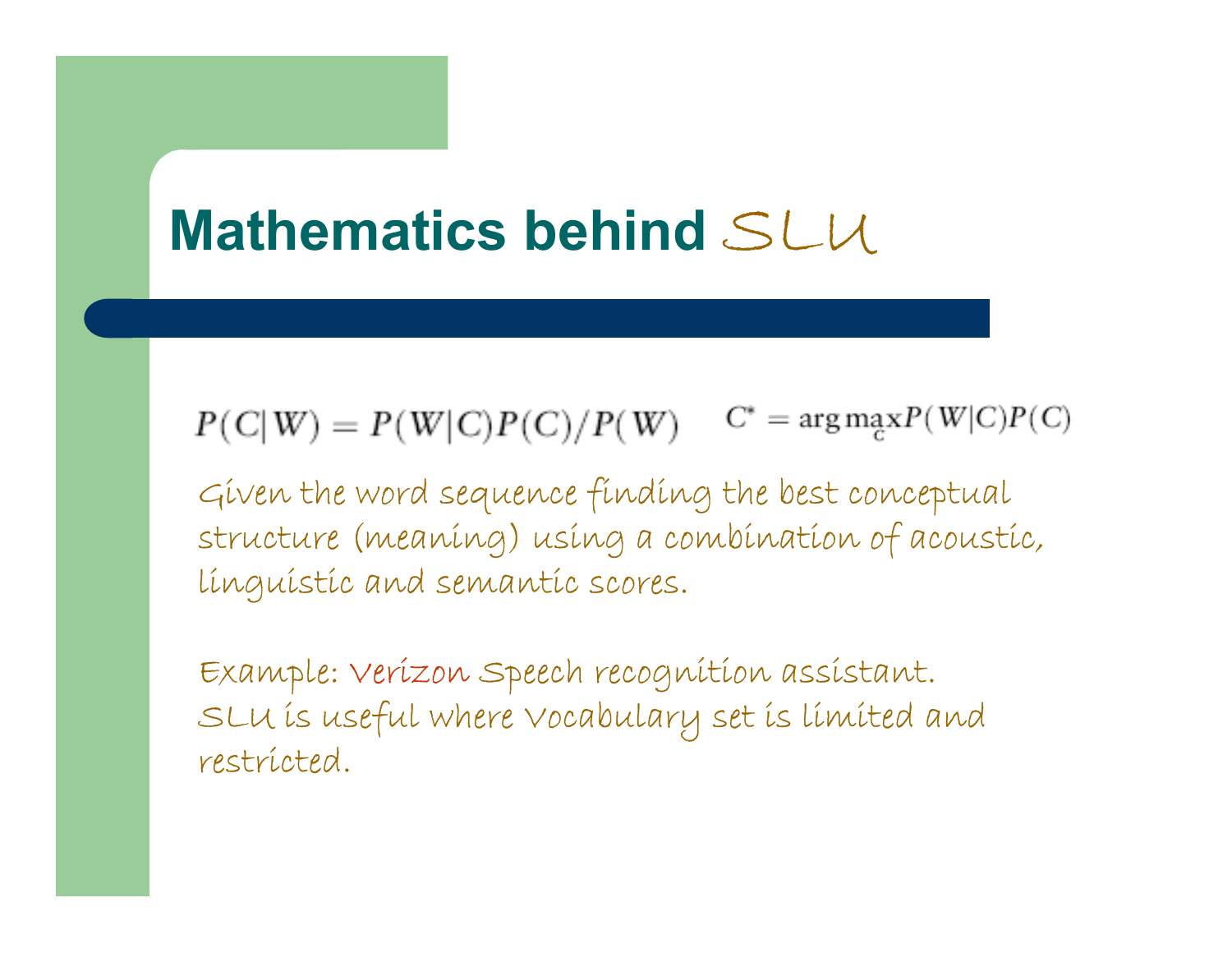## **Dialog Management**

- Role: To combine meaning of current input speech of user with the current state of the system.
- $\bullet$  Decídes the next step in the interaction.
- **•** Key tools: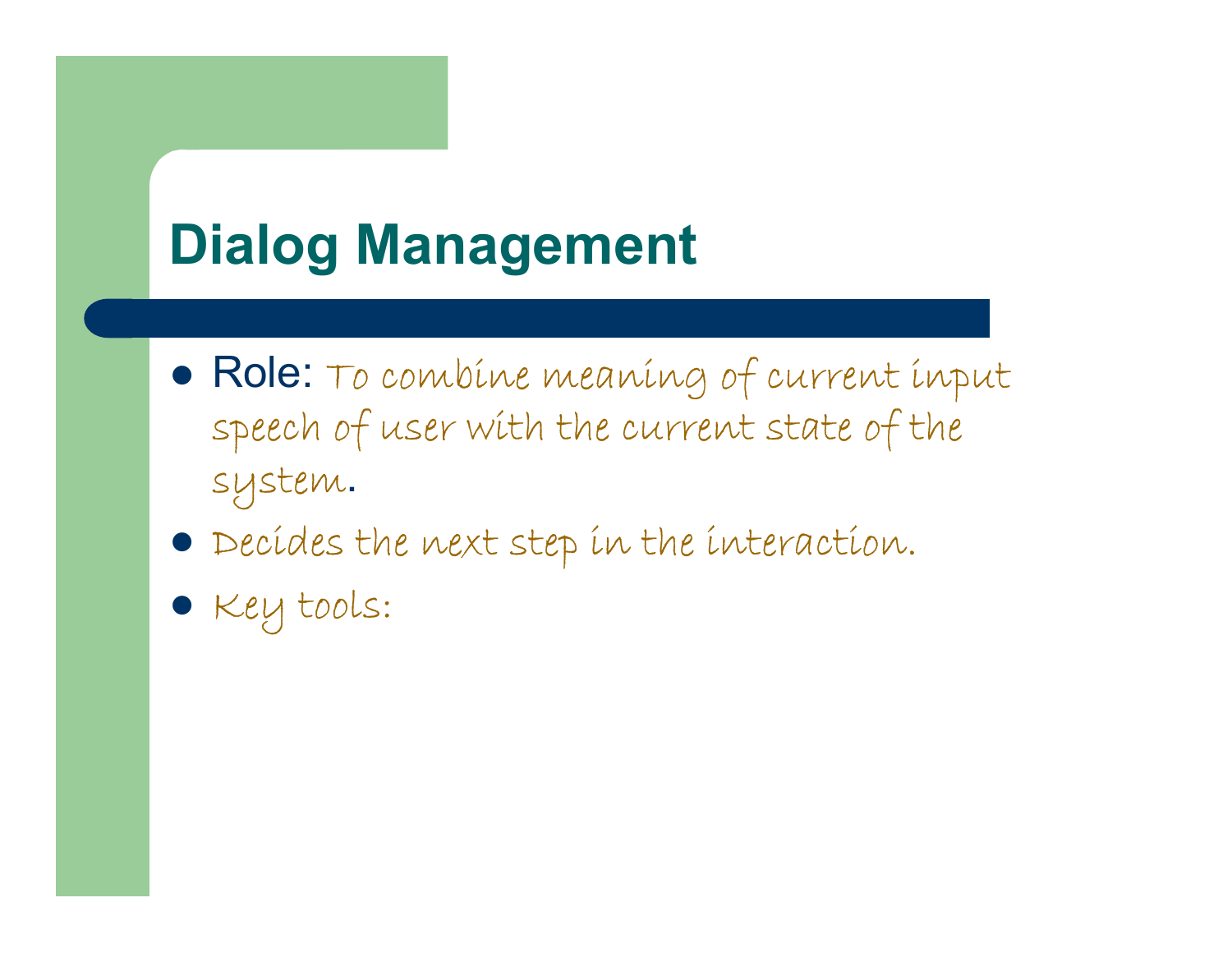# Spoken Language Generation

 $\bullet$  Role: To translate the actions of Dialog module into textual representation.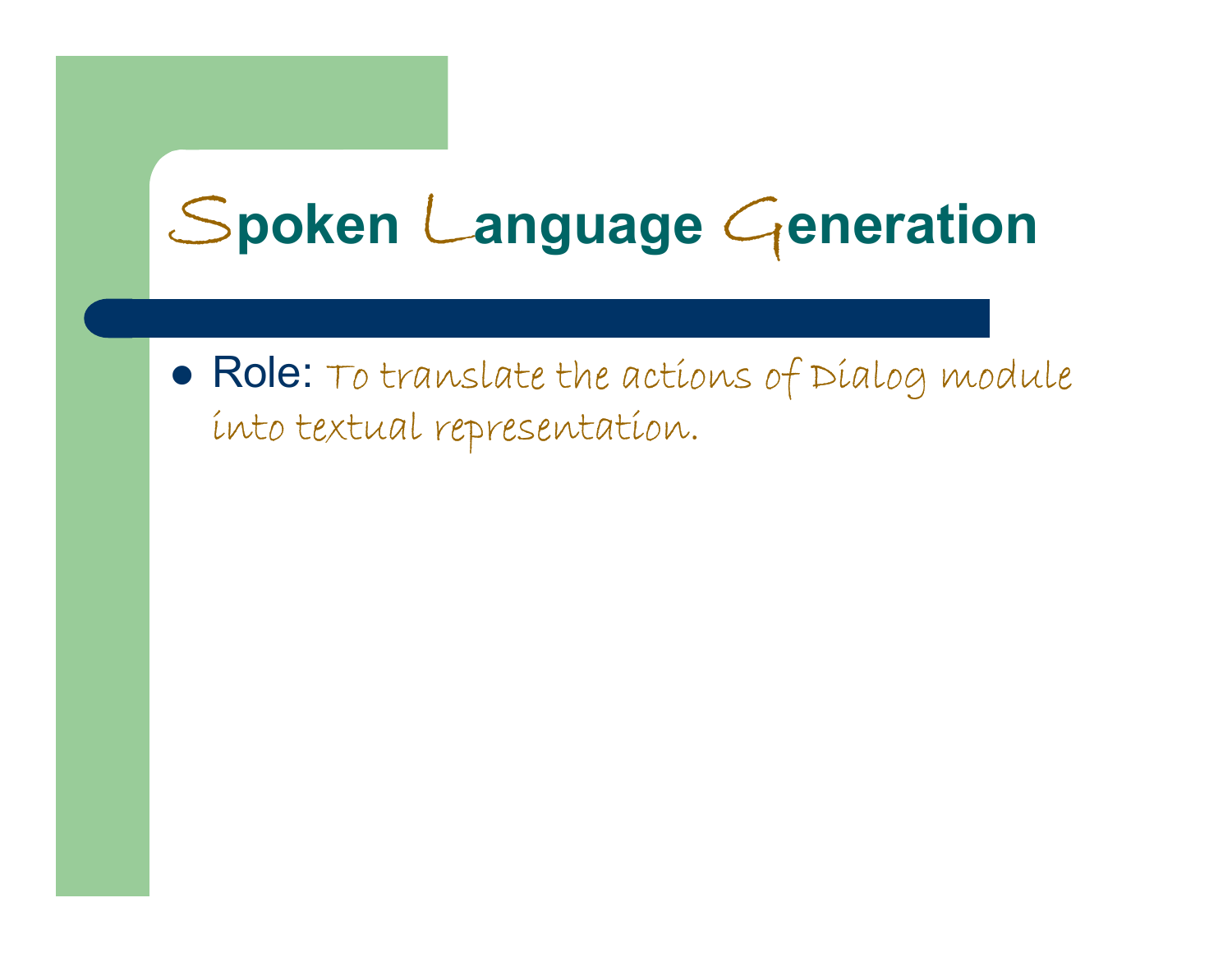## Text **to** Speec<sup>h</sup> **Module**

 $\bullet$  Role: Converts the text generated by SLG into synthetic naturally sounding speech